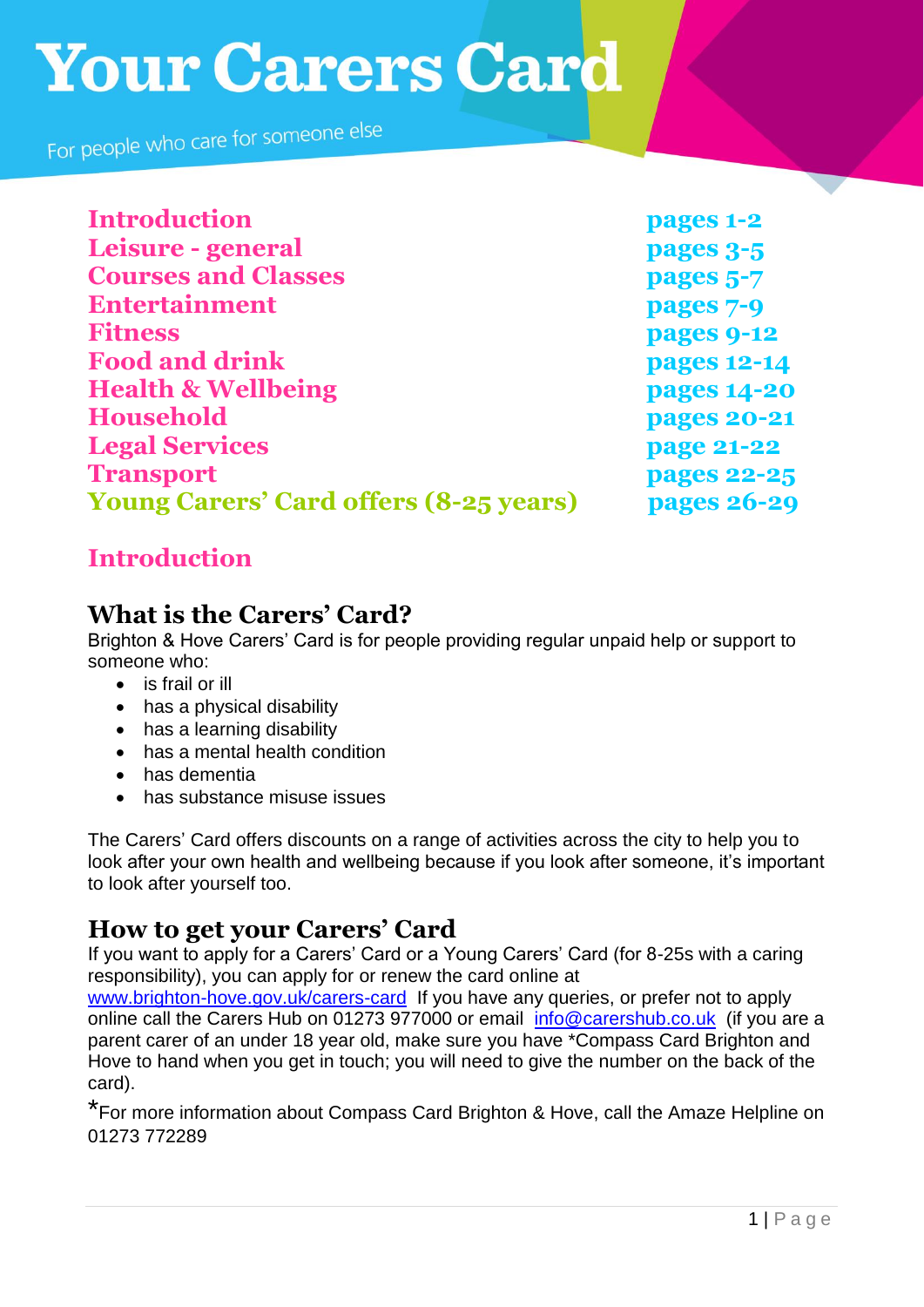For people who care for someone else

# **Using your card**

If you experience any difficulties in using your Carers' Card or you know a local business that would be willing to offer a Carers' Card discount contact the Compass Team at Amaze on 01273 234020 or email [compass@amazesussex.org.uk](mailto:compass@amazesussex.org.uk)

Please note: While Brighton & Hove City Council wants to ensure a wide range of benefits to Carers' Card holders this does not mean that we are recommending or endorsing any of these services, groups or organisations featured, which may be withdrawn or removed at any time. We assume that you will make your own decisions about whether Carers' Card offers are appropriate for you.

Disclaimer: In using your Carers' Card, you accept that Brighton & Hove City Council shall not be responsible for any loss, cost, damage or injury (fatal or otherwise) whatsoever arising out of or in connection with the services, offers or organisations featured in connection with the Carer's Card save to the extent that any injury to person is caused by the Council's negligence.

# **Carers' Card offers**

Please note: The offers on the Carers' Card are subject to change and are added to regularly. There are also last minute theatre and show offers and ad hoc workshops and events. If you didn't sign up for text or email updates when you applied for your Carers' Card, go to [www.carershub.co.uk](http://www.carershub.co.uk/) and sign up to become a member so you don't miss out on any last minute offers!

# **CarerSmart Club for carers across the UK**

CarersSmart Club is an online initiative launched by national charity, the Carers Trust. CarersSmart Club could save you money on your energy bills, holidays, travel and health and leisure activities like the gym and cinema. You can save money by getting cash back from products purchased from a number of high street stores. In addition to these savings, CarersSmart members can also access free legal advice and local and online services to support you in your caring role. Join for free by registering at [www.carerssmart.org](http://www.carerssmart.org/)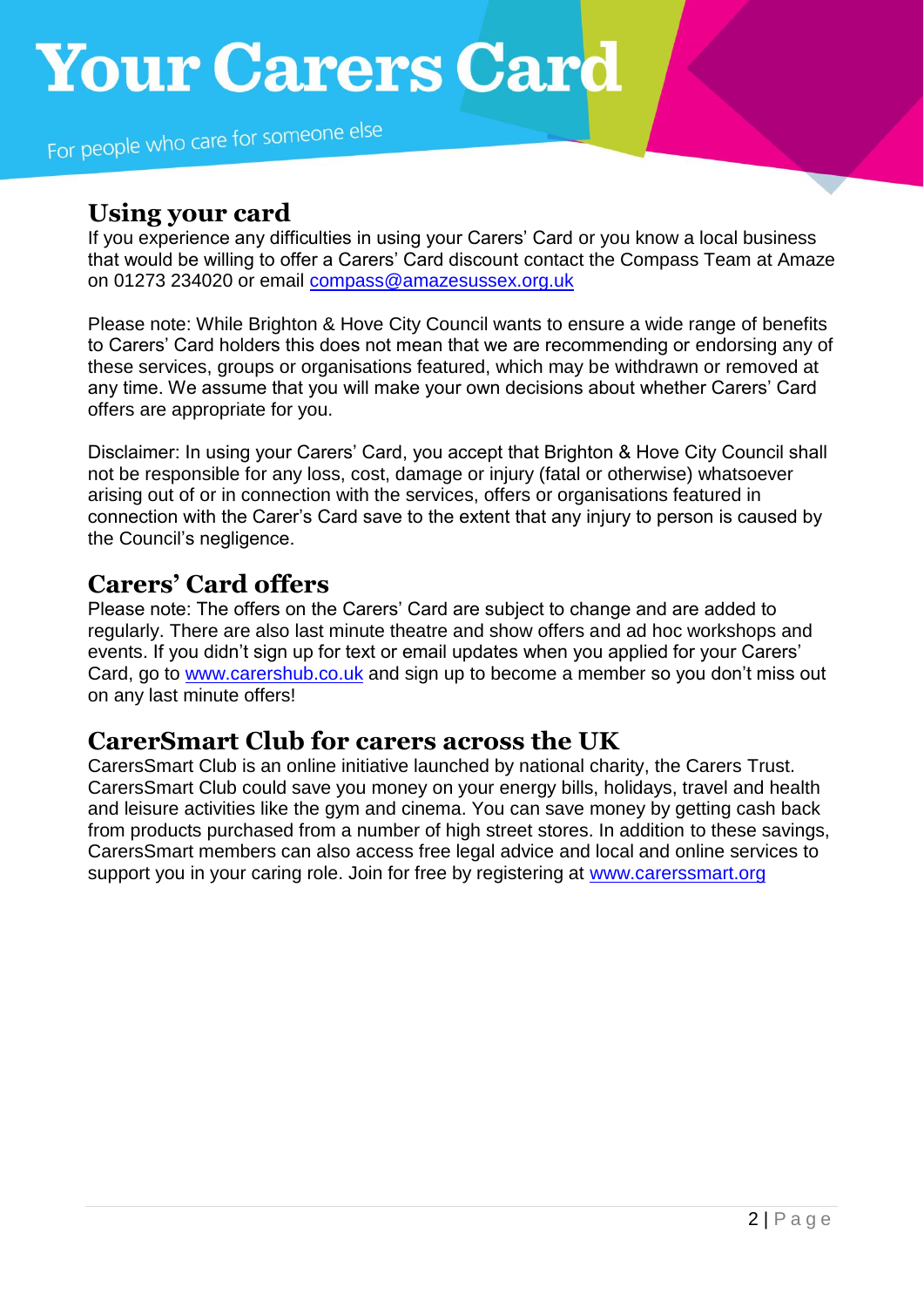For people who care for someone else

# **Leisure - general**

# **Duke's cinemas**

### **Where?**

The Duke of York's Cinema, Preston Circus, Brighton BN1 4NA The Duke's at Komedia, Gardner Street, Brighton BN1 1UN Tel. 0871 902 5728 (bookings) 02072 947908 (accessibility enquiries) [www.picturehouses.co.uk](http://www.picturehouses.co.uk/)

## **What?**

All Carers' Card holders get the concessionary rate at The Duke of York's and the Duke's at Komedia.

## **How?**

Show the Carers' Card at the cinema box offices.

*Please note*: Anyone who receives Disability Living Allowance (DLA) or Attendance Allowance, or who is registered blind, can apply for a CEA (Cinema Exhibitors' Association) card. The card provides free carers' tickets at cinemas across the UK, costs £6 and lasts for a year – but you will need to be with the person you care for to access this. Visit [www.ceacard.co.uk/](http://www.ceacard.co.uk/) for an application form or more information.

# **Hollywood Bowl Brighton**

### **Where?**

Park Square, Brighton Marina Village, Brighton BN2 5UT Tel. 01273 818180 [www.bowlplex.co.uk](http://www.bowlplex.co.uk/)

## **What?**

Tenpin bowling at an award-winning centre with 26 computerised bowling lanes. There's free parking for Hollywood Bowl users in the multi-storey car park opposite the centre. The Carers' Card holder and one other pay £3.50 per person, per game Monday to Friday from 10am to 6pm during term time. The offer can be withdrawn or amended at any time, can't be used in conjunction with any other offer and is subject to the discretion of the Duty Manager. **Please note**, this offer only applies to bookings made in person at Hollywood Bowl, or to 'phone bookings. It doesn't apply to online bookings.

## **How?**

Show your Carers' Card when you pay in person. To book by 'phone, call 0844 4770 484 and say you qualify for the Carers' Card discount – and don't forget to take the card with you and show it when you arrive. If you need a lane with disabled access, tell staff when you book.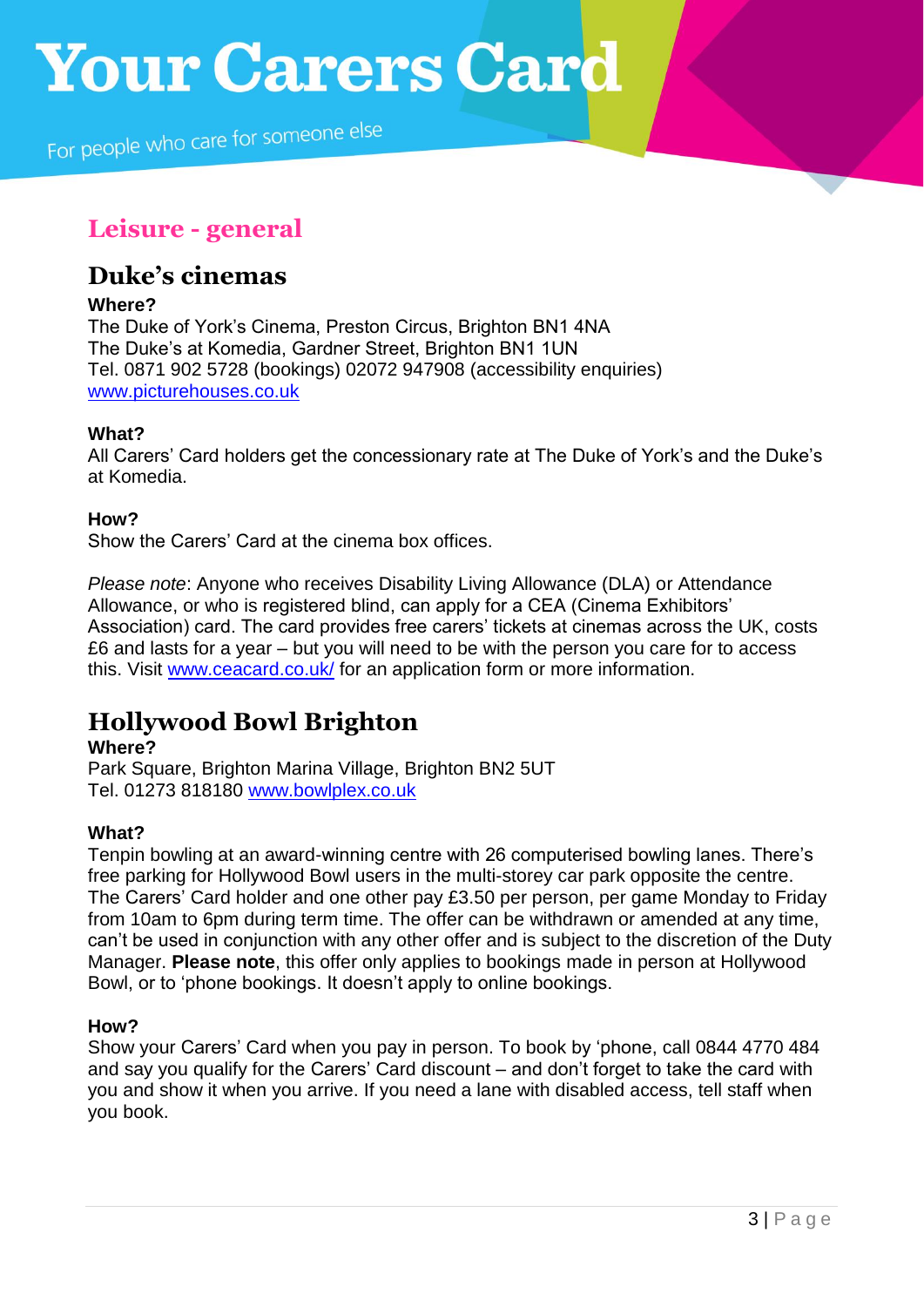For people who care for someone else

# **Laughing Dog**

**Where?** Unit 31, The Octagon, Brighton Marina Village, Brighton, BN2 5WA Tel. 01273 626886 [www.laughingdogbrighton.com](http://www.laughingdogbrighton.com/)

## **What?**

10% discount in the Laughing Dog Gift Shop (see page 13 for Laughing Dog café offer). Discount excludes art and Brighton Made products. An independent art gallery and gift shop with unique range of art and gifts from homewares and lighting through to greetings cards, fashion accessories and toys.

## **How?**

Show the Carers' Card when you pay at Laughing Dog to trigger the discount. The discount cannot be used with any other offer.

# **Painting Pottery Café**

## **Where?**

31 North Road, Brighton BN1 1YB Tel. 01273 628952 [www.paintingpotterycafe.co.uk](http://www.paintingpotterycafe.co.uk/)

## **What?**

Release your inner artist, splash some paint on your chosen piece and the studio assistants will glaze and fire your masterpiece. Collect your pottery a week later. Carers' Card holders get a half price studio fee. Pottery starts at £15. Most items are between £15 and £25 including mugs, plates, bowls and decorative pieces. The discount applies every day of the week. Check out the website above, or Facebook page for more information.

**How?** You will need to book in here<https://the-painting-pottery-cafe1.appointedd.com/> and make sure you mention the Carers' Card on the additional information, ensuring you then bring the card with you on the day to validate your discount.

# **The Royal Pavilion & Museums**

### **Where?**

Brighton Museum & Art Gallery, Royal Pavilion Gardens , Brighton BN1 1EE Tel. 03000 290900 [www.brightonmuseums.org.uk/brighton/](http://www.brightonmuseums.org.uk/brighton/) The Royal Pavilion, 4/5 Pavilion Buildings , Brighton BN1 1EE Tel. 03000 290900 [www.brightonmuseums.org.uk/royalpavilion/](http://www.brightonmuseums.org.uk/royalpavilion/) Preston Manor, Preston Drove, Brighton BN1 6SD (check the website for seasonal opening times) Tel. 03000 290900 [www.brightonmuseums.org.uk/prestonmanor/](http://www.brightonmuseums.org.uk/prestonmanor/)

### **What?**

Brighton & Hove has an amazing range of museums, as well as the unique royal pleasure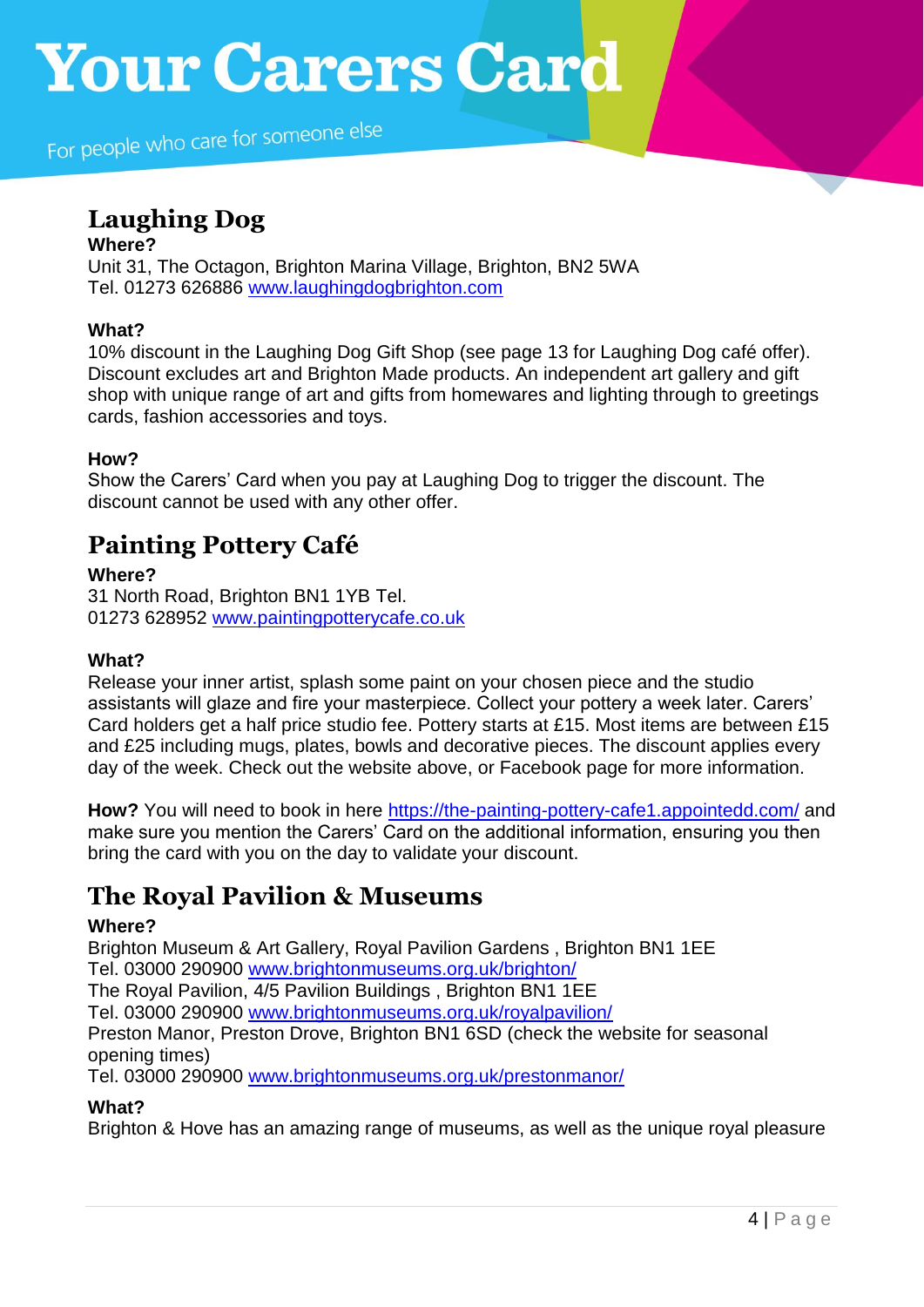For people who care for someone else

palace, the Royal Pavilion. Admission to Hove Museum and the Booth Museum is free. However, there are entrance fees for Brighton Museum & Art Gallery, the Royal Pavilion and Preston Manor. If you're a Carers' Card holder over 16 years of age, you can get free entry to these. The Royal Pavilion, built for the Prince Regent (later King George IV), is famed for its exotic appearance inside and out and is Brighton's most distinctive landmark. Preston Manor is an atmospheric Edwardian manor house, reputed to be the most haunted building in Brighton. And there's a great range of exhibitions at Brighton Museum & Art Gallery too!

### **How?**

You will need to book in advance via either by 'phoning 03000 290900 or emailing [info@rpmt.org.uk](mailto:info@rpmt.org.uk)

# **Viva Vinyl, Hove**

**Where?**

63 Queen Victoria Ave, Hove BN3 6XA Tel. 07786 332975 [www.viva-vinyl.com](http://www.viva-vinyl.com/)

## **What?**

Viva Vinyl is a quirky shop and café that combines rare vinyl records from a broad range of genres with hot drinks and food for the whole family in the adjacent café. There are also regular events and weekly pop-up restaurants in the evening. 10% discount for Compass Card holders on vinyl purchases over £10 (see page 13 for café and pop-up restaurant discount).

**How?**

Show the Carers' Card as you pay if you're making a purchase in the vinyl shop.

# **Courses and classes**

# **Brighton Ballet School**

**Where?** BHASVIC Dance Studio, 205 Dyke Road, Hove BN3 6EG Tel. 07595 303180 [www.brightonballetschool.co.uk](http://www.brightonballetschool.co.uk/)

### **What?**

Brighton Ballet School provides adult ballet, tap, progressing ballet technique (body conditioning class) and contemporary dance classes. There are classes for all ages and abilities and students can progress to British Ballet Organisation exams. *Carers' Card offer:* One class free of charge when booking a course of six.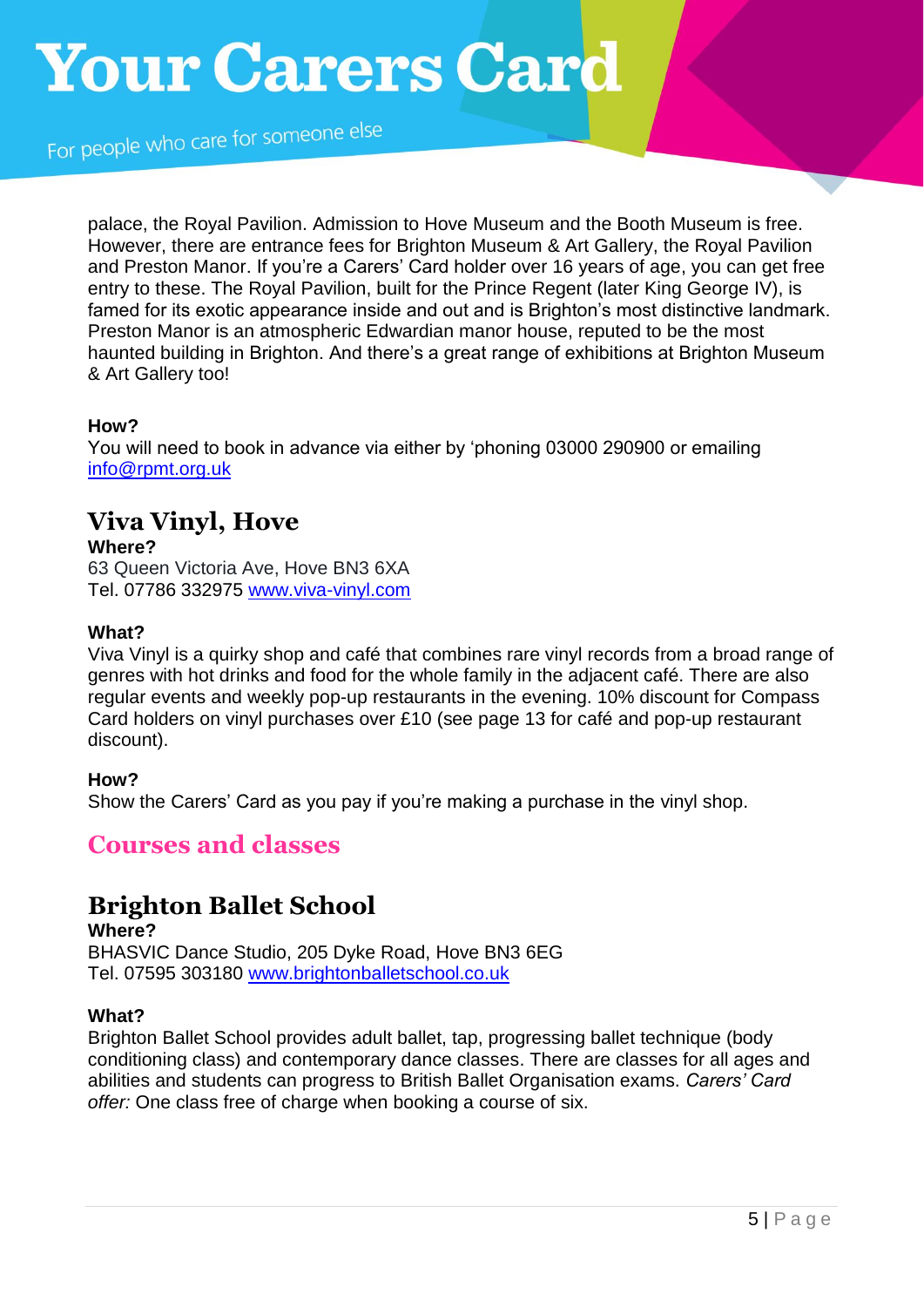For people who care for someone else

## **How?**

To claim the Carers' Card discount, send a picture of both sides of the Carers' Card to sonyahutchinson@mac.com. If you would like a pre-class run/meet and greet this will have to be arranged in advance and if you want to stay to support your child you will have to notify the school to enable them to accommodate numbers. See page 30 for Brighton Ballet School Young Carers' Card offer.

# **Evolution Arts and Natural Health**

### **Where?**

17 Tichborne Street, Brighton BN1 1UR 2LR Tel. 01273 204204 [www.evolutionarts.org.uk](http://www.evolutionarts.org.uk/) [info@evolutionarts.org.uk](mailto:info@evolutionarts.org.uk)

## **What?**

Evolution Arts offers courses and workshops in arts and crafts, dance, health, music and much more, promoting skills in the arts, personal development and healthy living. For details, see the Evolution Arts website. Carers' Card holders get 30% discount on the full price of courses and workshops (places may be limited). Additional special offers on selected courses and workshops are often available at short notice; make sure the Carers Hub has your email address so we can tell you about additional special offers as they come in. Additional discounts may be available on request in cases of significant financial hardship. Courses and workshops are available to over 18s only.

### **How?**

Bookings must be made by phone or in person. Please state you're a Carers' Card holder when making the booking. If booking over the phone, Evolution will need a copy of your card via email or post within seven days to confirm the booking. Call 01273 204204.

# **The Music Doctor (Philip Milburn) – singing & music tuition Where?**

## Ruskin Road, Hove BN3 5HA Tel. 07966 536180 [www.lifemusic.org.uk](http://www.lifemusic.org.uk/) [philip@lifemusic.org.uk](mailto:philip@lifemusic.org.uk)

### **What?**

Philip is a professional music tutor with more than 20 years of experience teaching adults and children. Carers' Card holders receive a discount on one to one lessons in singing, guitar, piano, percussion, song writing and musicianship. For adults and children of all ages and all levels of experience. Single lesson £25 per hour; course of 5 lessons paid in advance £100 (33% discount).

#### **How?**

Contact the tutor to discuss your needs and interests and show your Carers' Card to receive the discount.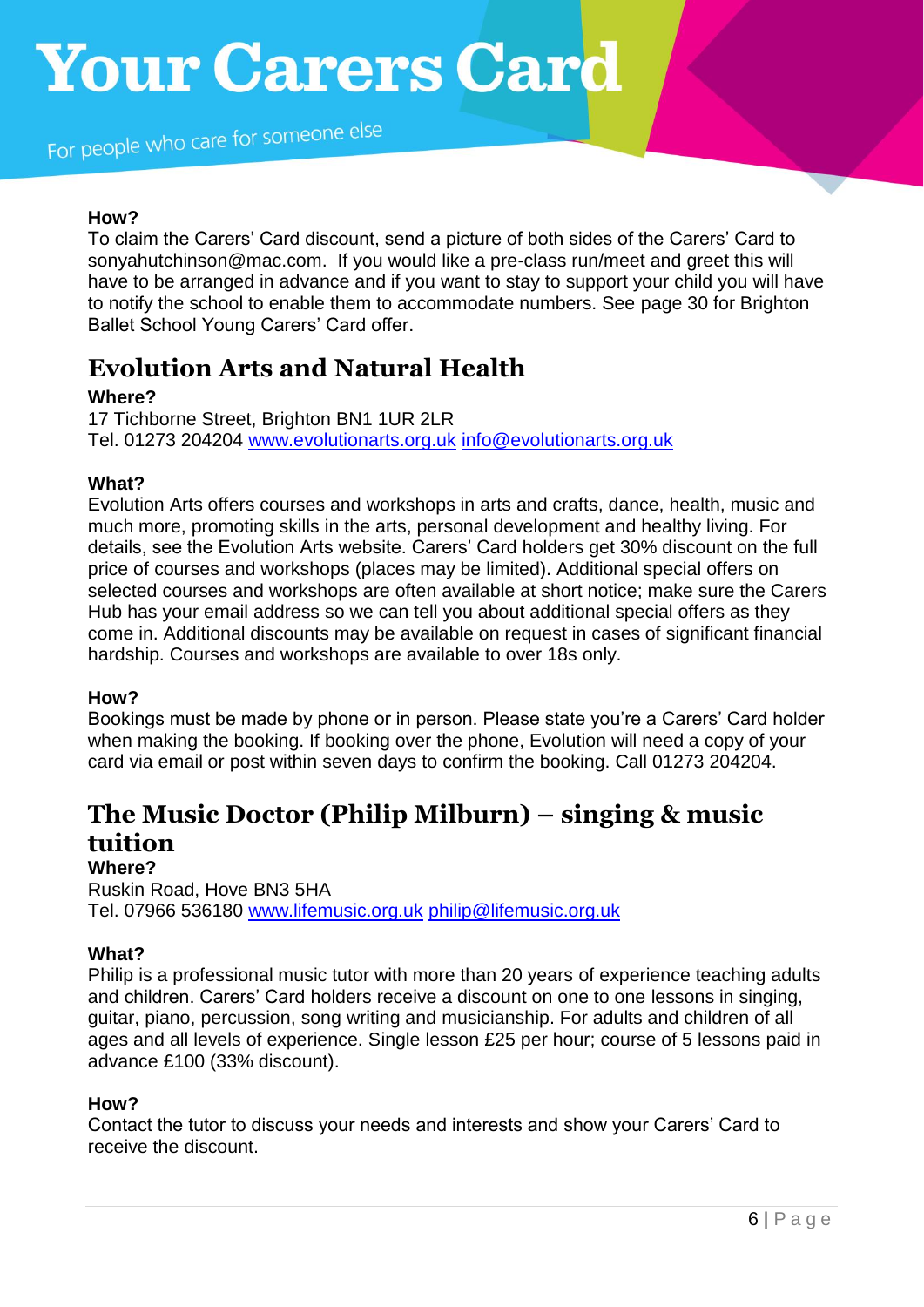# **The Whitehawk Inn**

# **Where?** Whitehawk Road (next to bus garage), Brighton BN2 5NS Tel. 01273 682222 [www.bht.org.uk/services/the-whitehawk-inn](http://www.bht.org.uk/services/the-whitehawk-inn)

[whitehawkinn@whinn.org.uk](mailto:whitehawkinn@whinn.org.uk)

## **What?**

In addition to its café, drop-in computers and one-to-one money advice, Whitehawk Inn has a range of workshops for over 16s as well as drop-in gadget surgery. All courses are low cost. When there's a full range of courses, Carers' Card holders automatically qualify for Whitehawk Inn's 'EBPC' (East Brighton Post Code) rate, which can mean significant savings on the full price of some of the courses.

## **How?**

Show the Carers' Card when you enrol for a course that has an EBPC code at Whitehawk Inn. Call if you have queries about courses that are eligible for the discount.

# **Entertainment**

# **Attenborough Centre for the Creative Arts (ACCA) Where?**

University of Sussex, Gardner Centre Road, Falmer, Brighton BN1 9RA Tel. 01273 678822 [www.attenboroughcentre.com](http://www.attenboroughcentre.com/)

## **What?**

An inter-disciplinary arts centre on the University of Sussex campus that provides a programme of contemporary arts including music, theatre, dance, live art, discussion and debate and digital installation. The café bar serves sandwiches and sharing platters, along with a selection of soft drinks, tea, coffee, alcohol and bespoke cocktails. Special offers on selected shows. You can also get a free carers' ticket on all shows if you are taking the person you care for and they need your support – whether there's a special offer or not.

### **How?**

Often, we won't know what offers are available until the last minute. If you didn't sign up for text or email updates when you applied for your Carers' Card, go to [www.carershub.co.uk](http://www.carershub.co.uk/) and sign up to become a member, so you don't miss out on any offers! Once we've given you information about an offer, you'll be able to book your tickets online on the website (no booking fees). Mention the Carers' Card when you book and take the card with you on the day to validate the discount.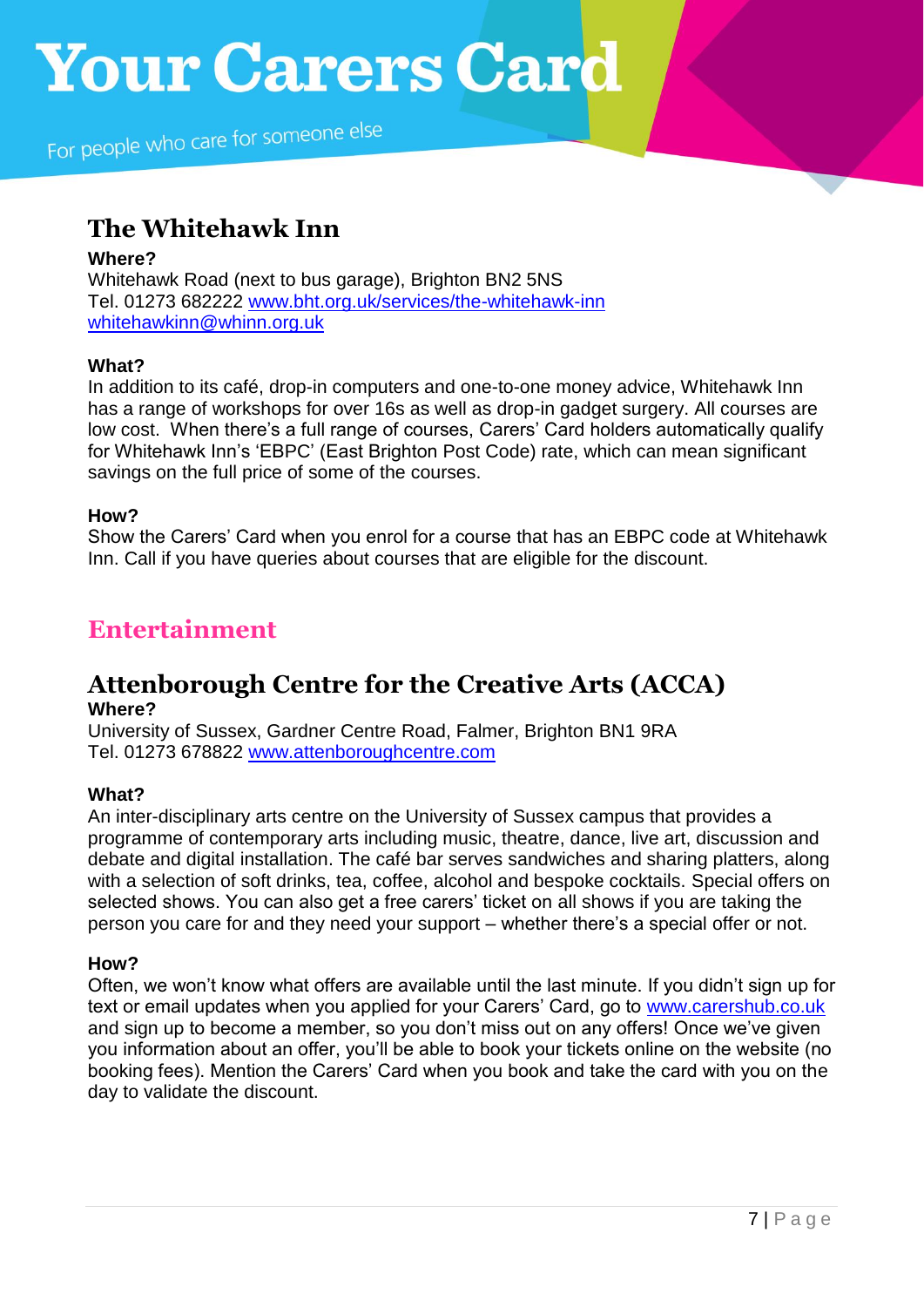# **Brighton Dome & Brighton Festival**

## **Where?**

Brighton Dome & Brighton Festival, Church Street, Brighton BN1 1UE Ticket Office, Church Street, Brighton BN1 1UE Tel. 01273 709709 (Ticket Office, booking fee payable) [www.brightondome.org](http://www.brightondome.org/) or [www.brightonfestival.org](https://amazesussex.sharepoint.com/Shared%20Documents/Compass/Compass%20and%20Carers) For details on accessibility, visit [http://brightondome.org/access/](http://brightondome.org/access/http:/brightondome.org/access/)

or [www.brightonfestival.org/access](http://www.brightonfestival.org/access) or call Visitor Services Department on 01273 261516 or 261525

# **What?**

Special offers on selected shows (often at short notice) at Brighton Dome and Brighton Festival. You can also get a free carer's ticket via the Brighton Dome Access Scheme if you're taking the person you're caring for and they need your support - whether there's a special offer or not. These tickets are available over the 'phone on 01273 709709, by emailing [access@brightondome.org](mailto:access@brightondome.org) or in person at the Ticket Office.

## **How?**

Often, we won't know what offers are available until the last minute. If you didn't sign up for text or email updates when you applied for your Carers' Card, go to [www.carershub.co.uk](http://www.carershub.co.uk/) and sign up to become a member, so you don't miss out on any offers! Please note, you'll need to show your Carers' Card when you pick up your tickets.

# **Komedia Brighton**

## **Where?**

Komedia Brighton, 44-47 Gardner St, Brighton BN1 1UN Tel. 01273 647100 (box office – booking fee payable) [www.komedia.co.uk/brighton/](http://www.komedia.co.uk/brighton/)

## **What?**

Komedia is described as 'the most exciting live entertainment venue in the south'. Shows include comedy, music, family shows and cabaret, as well as the 'Komedia Comedy Club' every Friday & Saturday night and the 'Down The Hatch Comedy Club' on the second Sunday of every month. Carers Card holders receive concessionary price tickets for the 'Komedia Comedy Club' and the 'Down the Hatch Comedy Club', plus a 20% discount on all food and drink at the bar.

### **How?**

Book your tickets online or on the 'phone on the number above (box office booking line is open Tuesday to Saturday from 12 to 5pm). Mention the Carers Card when you book and make sure you take it with you on the day to validate the discount. When ordering food and drink at the bar just show your Compass Card.

**NB**. You'll need to show your Carers' Card when you pick up your tickets.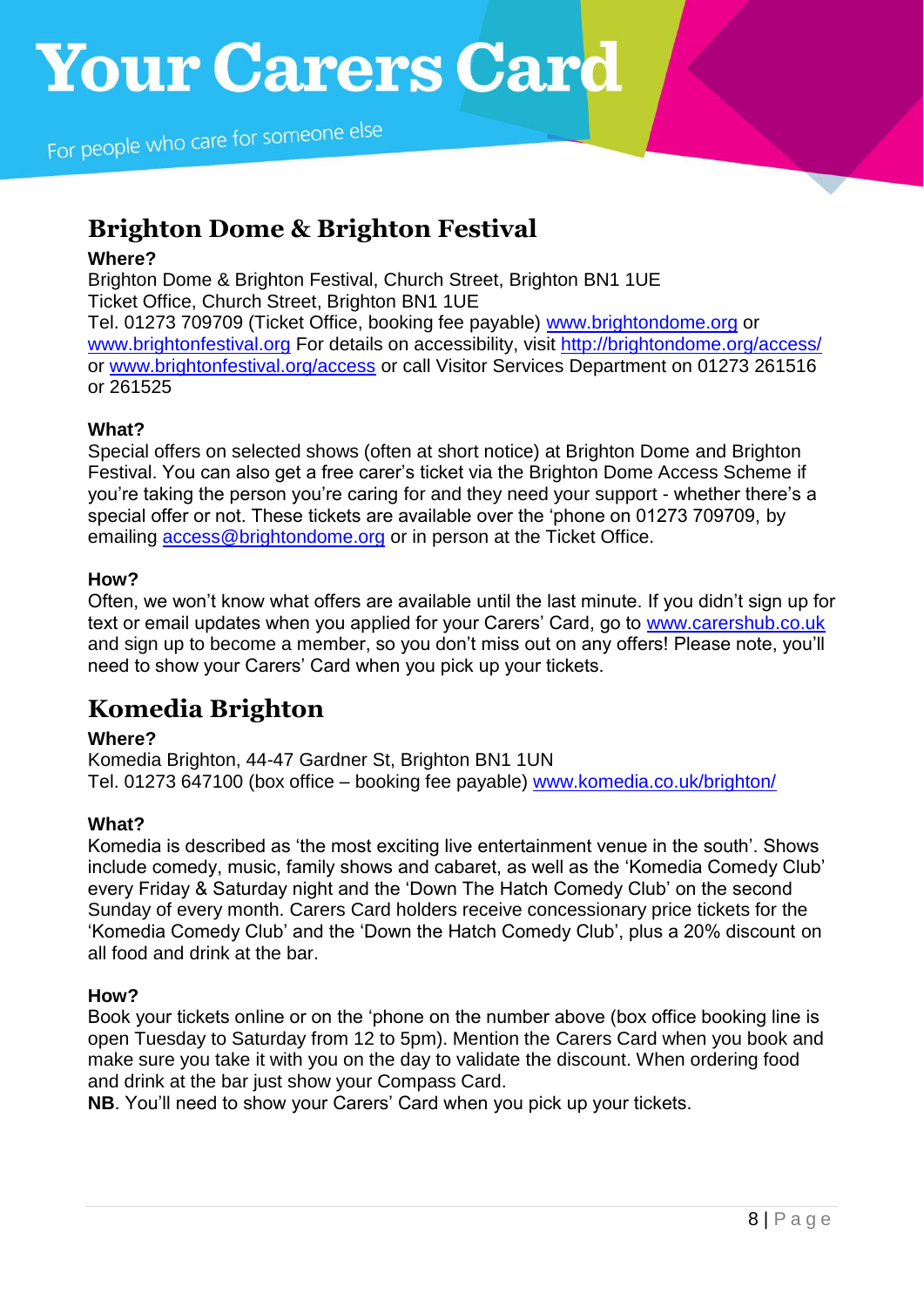# **Theatre Royal Brighton**

### **Where?**

Theatre Royal Brighton, New Road, Brighton BN1 1SD Tel. 0844 871 7650; access booking line 0844 871 7677; group booking line 0844 871 7617 (box office, booking fee payable) [www.atgtickets.com](http://www.ambassadortickets.com/brighton)

## **What?**

Special offers on selected shows (often at short notice) at one of the oldest working theatres in the UK. You can get also a free carer's ticket at Theatre Royal Brighton, if you're taking the person you're caring for and they need your support - whether there's a special offer or not – but make sure you ask; it isn't automatic. **PLEASE NOTE**, you can only access one Theatre Royal offer - so you can't combine a free carer ticket with a Carers' Card special offer.

## **How?**

Often we won't know what offers are available until the last minute. If you didn't sign up for text or email updates when you applied for your Carers' Card, go to [www.carershub.co.uk](http://www.carershub.co.uk/) and sign up to become a member, so you don't miss out on any offers! Please note, you'll need to show your Carers' Card when you pick up your tickets.

# **The Old Market (TOM)**

**Where?** 11a Upper Market Street, Hove BN3 1AS Tel. 01273 201801.

For access bookings, call 01273 201801 or email [boxoffice@theoldmarket.com](mailto:boxoffice@theoldmarket.com) (Access Lead: Laura Scobie)

**What?** Compass Card discounts offer 15% off on selected TOM's-tagged shows from The Old Market's eclectic programme of theatre, music, comedy and family events. In addition to these offers, The Old Market offers free tickets for PAs/ carers if you're taking the person you care for and they need your support. Subject to availability, these tickets are available over the phone on the number listed above.

## **How?**

Use the promo code *CCDISCOUNT* to access TOM's Friends discounts when you book. Please note, you'll need to show your Carers' Card when you pick up your tickets.

# **Fitness**

# **Brighton & Hove City Council sports and leisure centres Freedom Leisure**

## **Where?**

[www.freedom-leisure.co.uk](http://www.freedom-leisure.co.uk/) King Alfred Leisure Centre Moulsecoomb Community Leisure Centre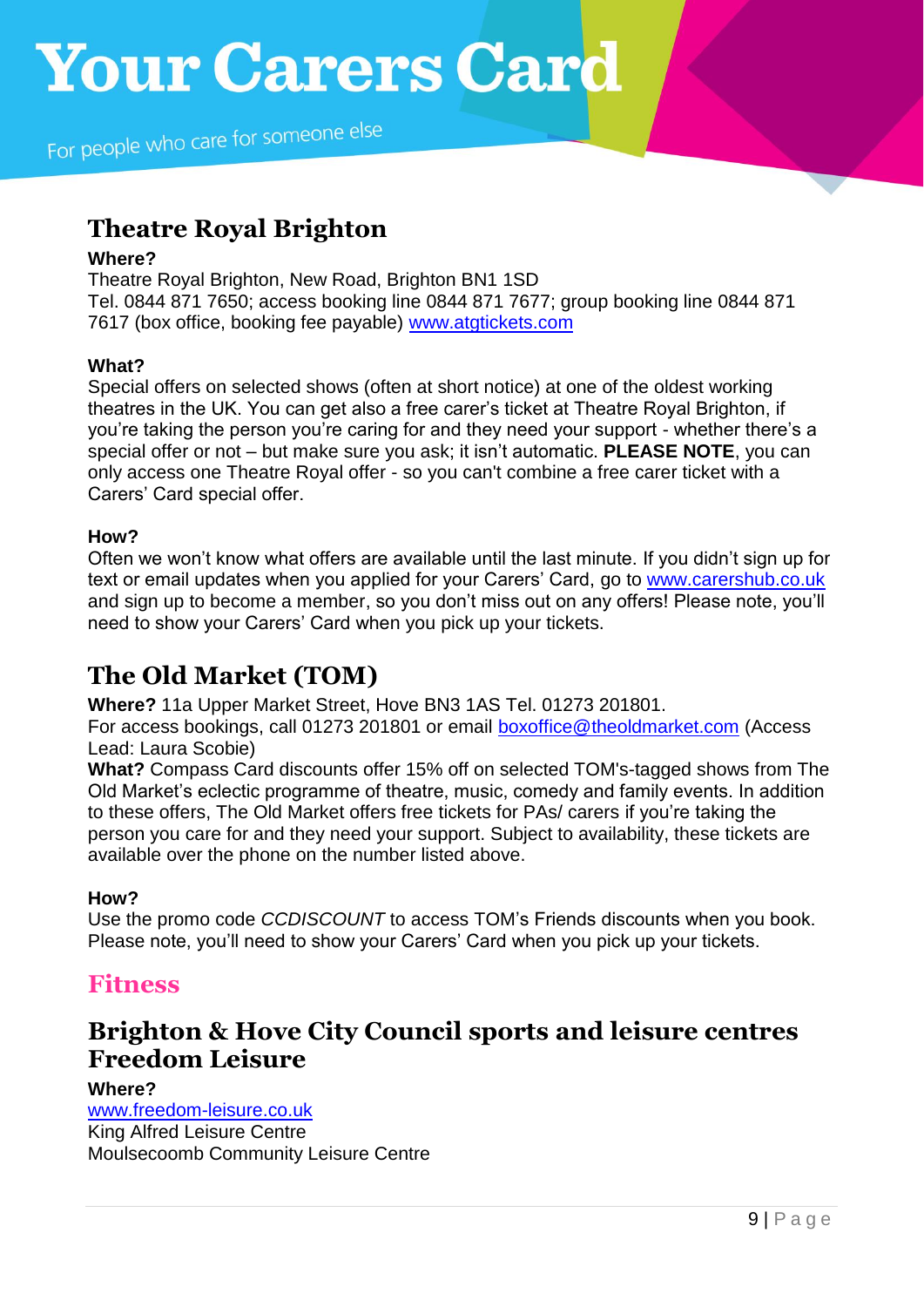For people who care for someone else

Portslade Sports Centre Prince Regent Swimming Complex St Luke's Swimming Pool Stanley Deason Leisure Centre Withdean Sports Complex

# **What?**

Carers' Card holders receive a 40% discount on membership rates which include the use of all seven sites in Brighton and Hove. Carers must be aged 16 years+ to benefit from this offer. Junior memberships are available, but are not discounted. Please see 'Exclusive offers for Young Carers' for information on the Young Carers' Card offer in Freedom leisure centres on page 29.

## **How?**

Show your Carers' Card when you pay.

# **Brighton & Hove City Council Golf Courses, operated by MyTime Active**

### **Where?**

Hollingbury Park Golf Course, Ditchling Road, Brighton BN1 7HS Tel. 01273 500086 Email: [hollingbury@mytimeactive.co.uk](mailto:hollingbury@mytimeactive.co.uk) Waterhall Golf Course, Saddlescombe Road, Brighton, East Sussex BN1 8YN Tel. 01273 508658 Email [waterhall@mytimeactive.co.uk](mailto:waterhall@mytimeactive.co.uk) [www.mytimeactive.co.uk/](http://www.mytimeactive.co.uk/)

### **What?**

Carers' Card holders get a 20% discount on the annual season ticket.

### **How?**

To obtain your annual season ticket, email [hollingbury@mytimeactive.co.uk](mailto:hollingbury@mytimeactive.co.uk) or call 01273 500086.

# **Boulder Brighton**

### **Where?**

Unit 7b/c, Victoria Road Trading Estate, Portslade, Brighton BN41 1QX Tel. 01273 422408 [www.boulderbrighton.com](http://www.boulderbrighton.com/)

**What?** The Carers' Card holder automatically gets Boulder Brighton's concessionary rate on adult climbing for over 16s (a 15% discount). Boulder Brighton is a bouldering centre. Bouldering strips climbing down to its basics and leaves behind rope and harnesses. Participants just use climbing shoes and a bag of chalk over safety mats and use their wit,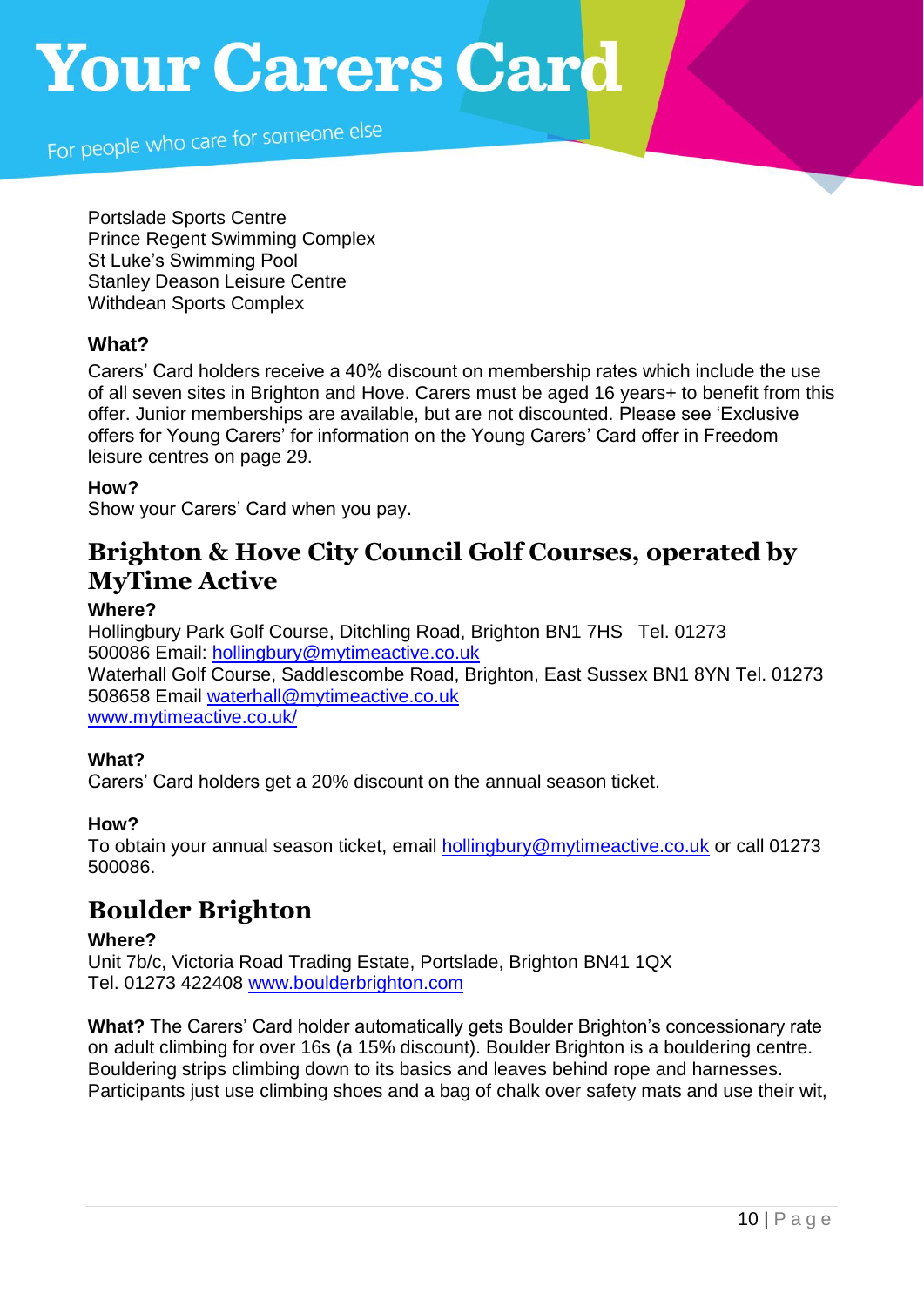balance, technique and strength to climb bouldering routes. You don't need expensive kit or experience to give it a go!

**How?** You have to book in advance for pay as you go sessions, go to the booking page on the website. Book a concession rate ticket and take your Carers' Card with you on the day to validate the discount. If you are looking for a membership or prepaid visits then buy them at reception and claim the concession rate using your Carers' Card.

# **Climbing with High Sports**

### **Where?**

High Sports climbing centre, Withdean Sports Complex, Tongdean Lane, Brighton BN1 5JD

Tel. 0345 363 1177 [www.high-sports.co.uk](http://www.high-sports.co.uk/)

## **What?**

Carers' Card holders get a 10% discount on all High Sports instructed sessions. If you're an 'Independent Experienced Climber', card holders get student/concessionary rates (15 to 20% lower than usual member rates).

### **How?**

Book (either in person or over the 'phone) and make it clear the booking's for a Carers' Card holder. You'll need to show the card on the day to verify the discount.

# **Longhill Sports Centre**

### **Where?**

Falmer Road, Brighton BN2 7FR Tel. 01273 391683 [www.longhillsportscentre.co.uk](http://www.longhillsportscentre.co.uk/)

## **What?**

Carers' Card holders over the age of 16 get discounted membership on gym use at Longhill Sports Centre (£21.50 pcm). There's a £10 induction fee, which is voluntary. During the induction, gym staff show you how to use the equipment and let you try it out.

## **How?**

You book and pay for the induction in advance – either in person or over the 'phone. Just make it clear the booking's for a Carers' Card holder. Once you've done your induction, book your visits in advance, checking the website above for any up to date information.

# **Yellowave Beach Sports Venue**

## **Where?**

299 Madeira Drive, Brighton, BN2 1EN Tel. 01273 672222 [www.yellowave.co.uk](http://www.yellowave.co.uk/)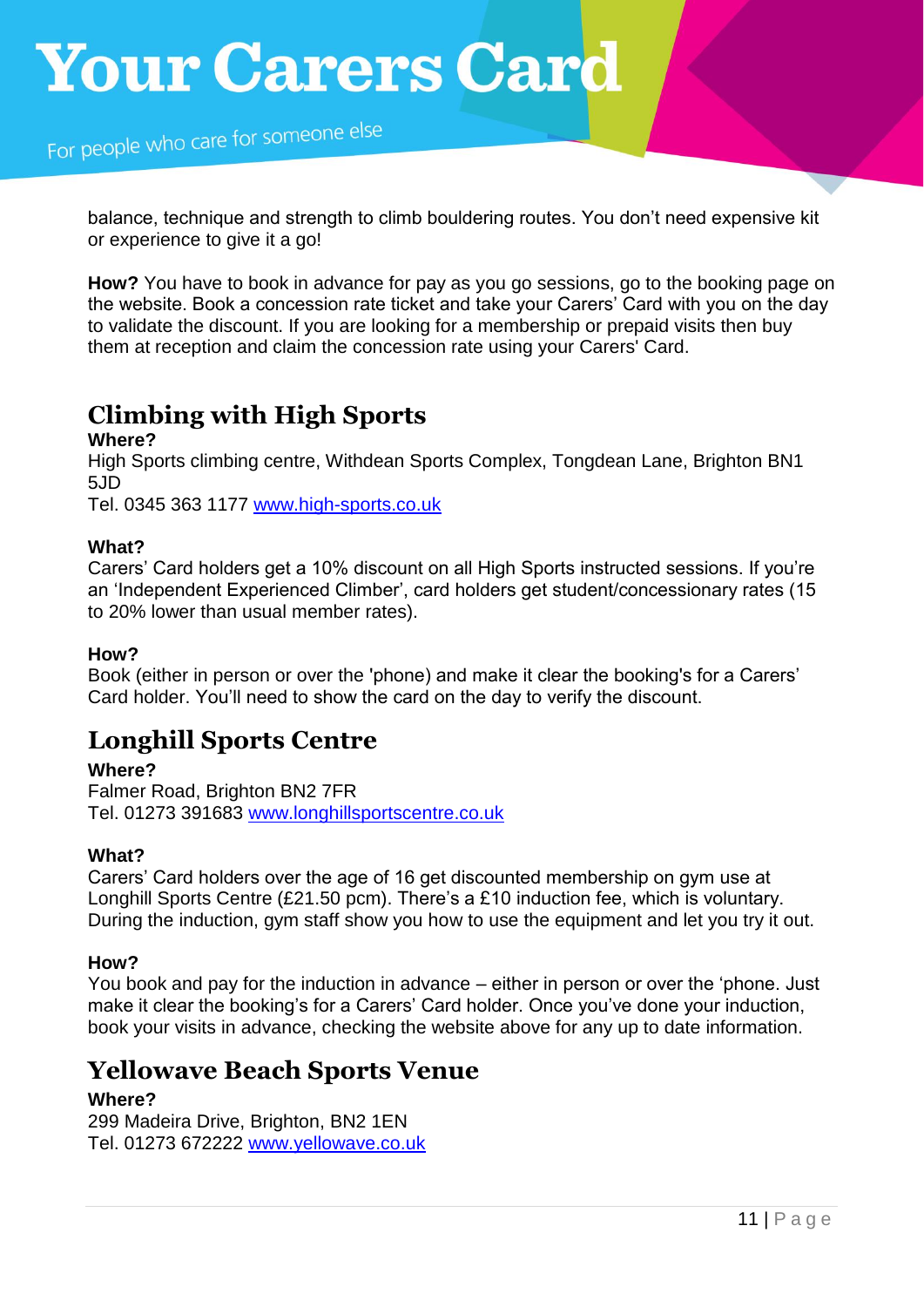For people who care for someone else

#### **What?**

Yellowave is a permanent beach venue that offers beach sports activities for all ages and abilities. Carers' Card holders get a £5 discount on weekday daytime volleyball court bookings. See page 1 for discount at the Café at Yellowave.

## **How?**

Show the Carers' Card when you pay.

# **Food and drink**

# **Bird and Blend Tea**

#### **Where?**

41 Gardner Street, Brighton BN1 1UN 38-39 Kings Road Arches, BN1 2LN [www.birdandblendtea.com](http://www.birdandblendtea.com/)

### **What?**

Bird and Blend Tea in the North Laine is the UK's expert Tea Mixologist and the only tea company that specialises in developing unique, exciting and creative flavours of tea. The company is steadily growing the largest range of (currently over 100) creative tea flavours using a wide range of blending ingredients including herbs, flowers, fruits, caramels, chocolate, even cake sprinkles! Bird and Blend uses its own blends to mix up all sorts of tea based drinks from iced teas to tea cocktails. The company uses only its own tea, plus fresh healthy ingredients. Bird and Blend provides Carers' Card holders with a 10% discount on tea and drinks (excluding teaware).

### **How?**

Show the Carers' Card when you pay to trigger the 10% discount.

# **Café Domenica, Brighton**

#### **Where?**

5-7 Preston Road, Brighton BN1 4QE Jubilee Library, Jubilee Street, Brighton BN1 1GE Hove Library, 188 Church Road, Hove BN3 2DJ Plus X, Lewes Road, Brighton BN2 4GL Tel. 01273 681111 [www.teamdomenica.com](http://www.teamdomenica.com/)

**What?** Run by Team Domenica, a social enterprise that supports young people with learning disabilities to find work, Café Domenica provides a training space for people with learning disabilities and serves a range of hot and cold food and beverages, including vegetarian, vegan and gluten-free options. The Preston Road café is open from 8.30am-4.30pm Mon-Fri, the Jubilee Library café opens from 10am-4pm Mon-Sat and 11am-3pm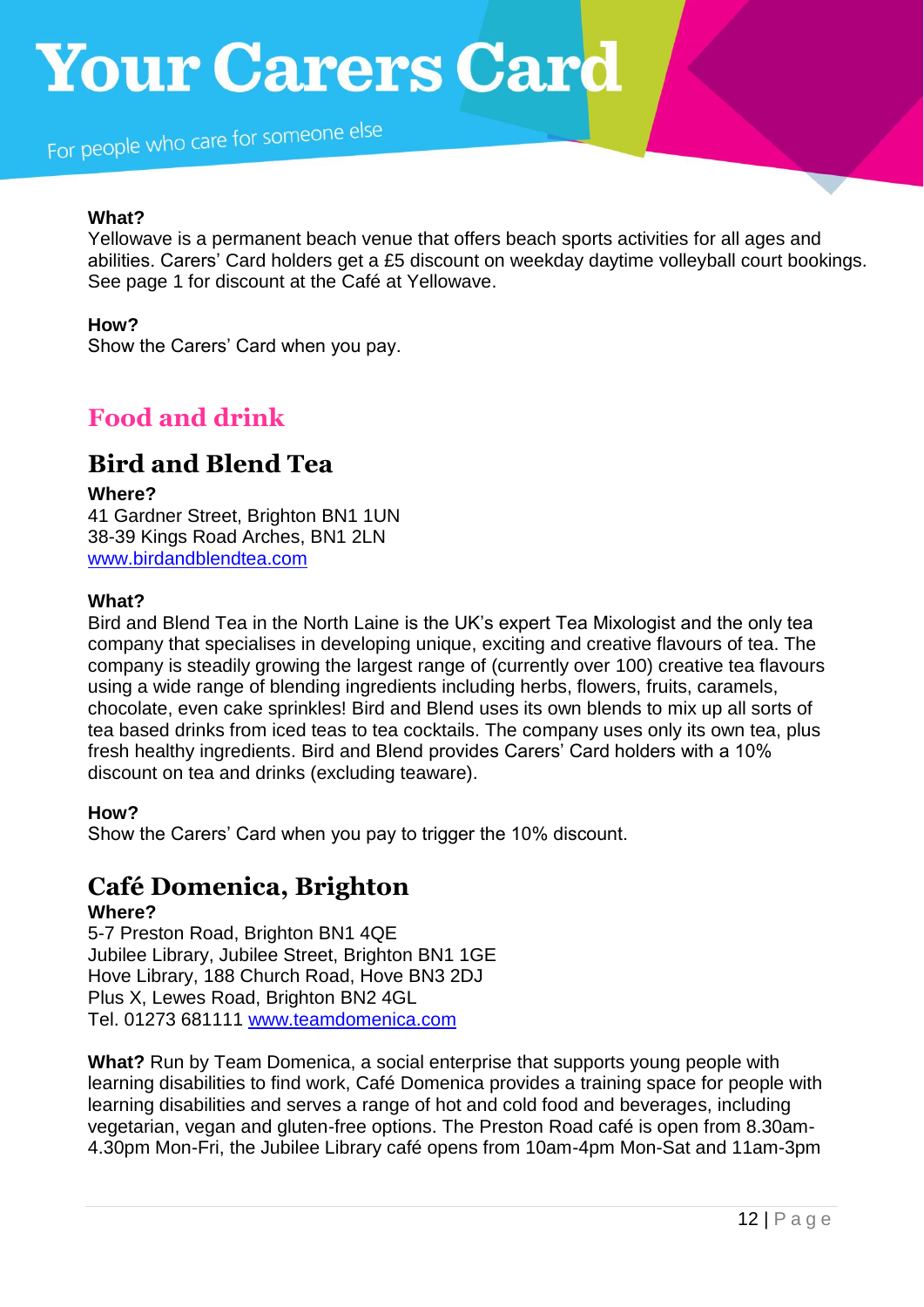For people who care for someone else

on Sun, the Hove Library café opens from 10am-4pm Mon-Sat, and the Plus X café is open 8am-4pm Mon-Fri. 10% discount for Carers' Card groups.

**How?** Show the Carers' Card when you pay

# **Laughing Dog**

### **Where?**

Unit 31, The Octagon, Brighton Marina Village, Brighton, BN2 5WA Tel. 01273 626886 [www.laughingdogbrighton.com](http://www.laughingdogbrighton.com/)

## **What?**

A 10% discount on food and drink in the Laughing Dog Café (excludes items that are already discounted). See page 4 for gift shop offer. Barista coffee, freshly prepared light lunches and seriously scrummy cakes. The coffee is locally roasted, the milk delivered daily straight from the farm and the bread and cakes made by talented local bakers. Free wifi and free lending library. Well-behaved four legged friends welcome.

## **How?**

Show the Carers' Card when you pay at Laughing Dog to trigger the discount. The discount cannot be used with any other offer.

# **Viva Vinyl, Hove**

**Where?** 63 Queen Victoria Ave, Hove BN3 6XA Tel. 07786 332975 [www.vivavinyl.com](http://www.vivavinyl.com/)

## **What?**

Viva Vinyl is a quirky shop and café that combines rare vinyl records from a broad range of genres with hot drinks and food for the whole family in the adjacent café. There are also regular events and a weekly pop-up restaurant in the evening (see Viva Vinyl Facebook page for details). 20% discount in the café and pop-up restaurant for Carers' Card groups of four or more (book in advance at the café if you're in a group of more than six). See page 5 for the discount on vinyl records in the shop.

### **How?**

Show the Carers' Card as you arrive in the café. Mention the Carers' Card when you book your place at the pop-up restaurant and show it on the day to trigger your discount.

# **The Café at Yellowave**

**Where?** 299 Madeira Drive, Brighton, BN2 1EN Tel. 01273 672222 [www.yellowave.co.uk](http://www.yellowave.co.uk/)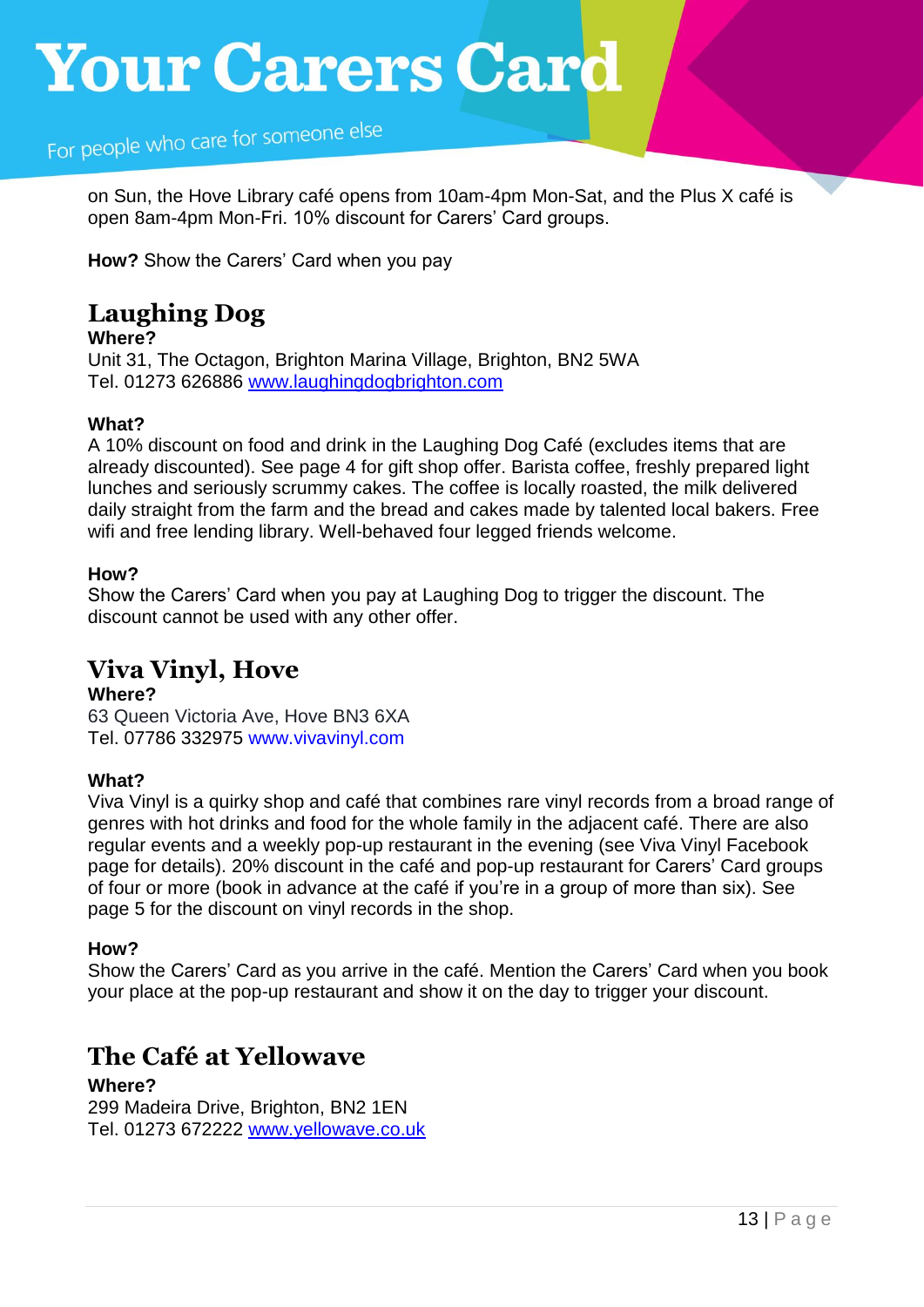For people who care for someone else

#### **What?**

Yellowave is the UK's first permanent beach sports venue of its kind with 6 beach volleyball courts and the Barefoot Café with sun deck. Carers' Card holders benefit from a 10% discount in the Café at Yellowave. For volleyball offer, see page 12.

## **How?**

Show the Carers' Card when you pay

# **Health and wellbeing**

# **About Balance**

**Where?** 20-22 Gloucester Place, Brighton BN1 4AA Tel: 01273 686882 [info@aboutbalance.com](mailto:info@aboutbalance.com) [www.aboutbalancebrighton.com](http://www.aboutbalancebrighton.com/)

### **What?**

About Balance provides a wide variety of therapies, classes and workshops and aims to make wellbeing accessible to everyone. Holistic therapies include yoga, massage, reflexology, reiki, osteopathy, acupuncture, hypnotherapy, floatation therapy and much more. Carers' Card holders can purchase About Balance's 'Karma Card' for £5 per month (usually £10 or £15 per month). The card reduces the price of all classes and therapies; so for example a massage would cost £40 instead of £55, while a yoga class would cost £6/£7 instead of £9/£11. In addition Float sessions are half price every Thursday.

### **How?**

To benefit from the Carers' Card discount, please say you are a Carers' Card holder when you make a booking or purchase by 'phone. You will need to show the Carers' Card when you attend About Balance to validate the discount.

# **Anahata Health Clinic**

### **Where?**

119/120 Edward Street, Brighton BN2 OJL. Tel. 01273 698687 [www.anahatahealth.co.uk](http://www.anahatahealth.co.uk/)

### **What?**

The Anahata Health Clinic is a community of healing practitioners that provides a wide range of low cost treatments including Acupuncture, Osteopathy, Energy Healing, Counselling and Massage, with a huge variety of therapies and treatments to benefit everyone. In addition there is a BeWell members scheme (more info here [www.anahatahealth.co.uk/become-a-member/\)](http://www.anahatahealth.co.uk/become-a-member/) which is open to anyone, and Carers can be BeWell B members, giving them access to all low cost sessions, for £30. Carers' Card holders also get a £5 discount on full price therapy and treatment sessions at Anahata.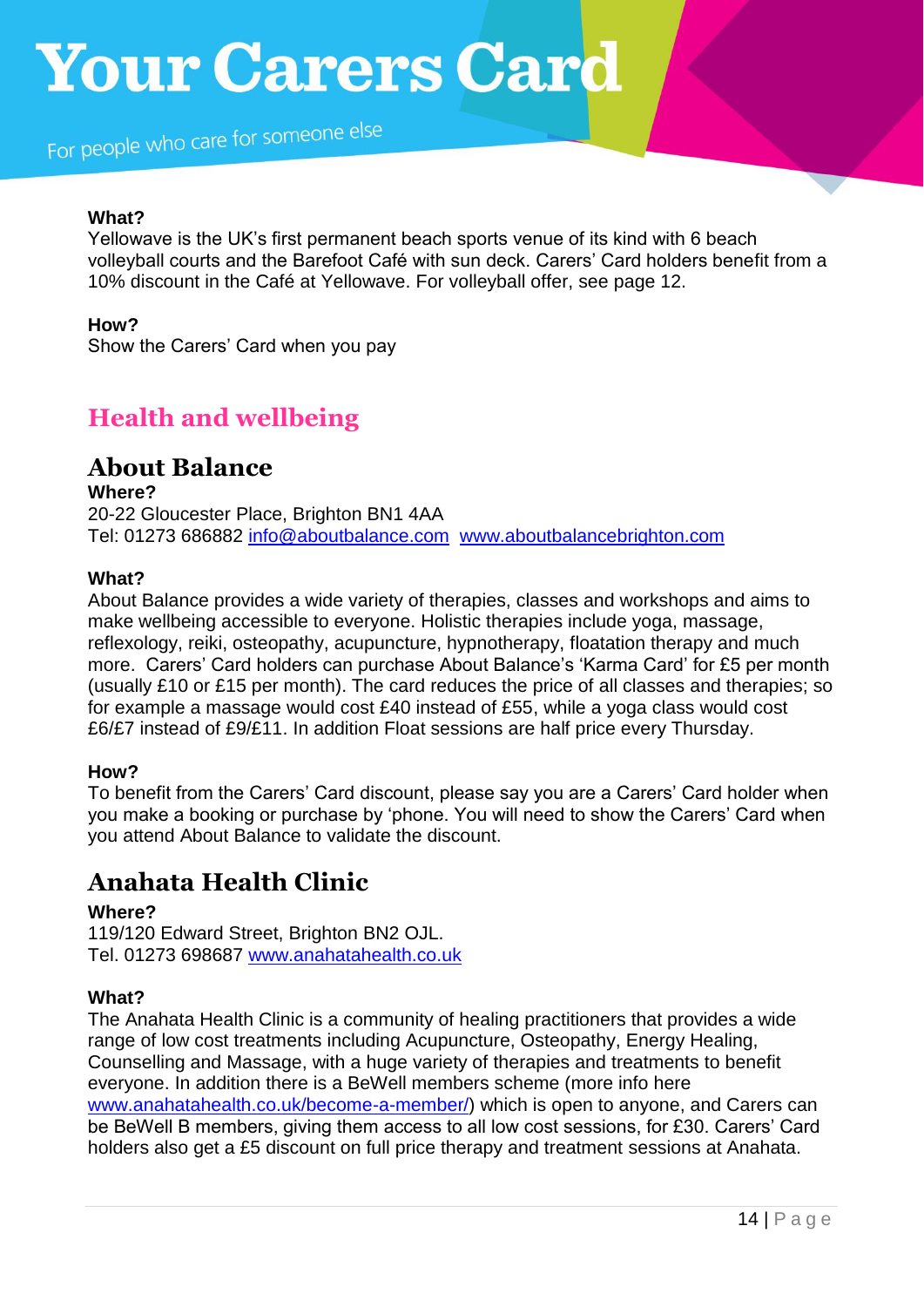## **How?**

Call 01273 698687 or email [info@anahatahealth.co.uk](mailto:info@anahatahealth.co.uk) to book a treatment or find out more.

# **Bodhisattva Kadampa Meditation Centre**

## **Where?**

3 Landsdowne Road, Hove BN3 1DN Tel. 01273 732917 [www.meditateinbrighton.com](http://www.meditateinbrighton.com/)

## **What?**

A peaceful haven in the city, Bodhisattva KMC offers a variety of Buddhist meditation classes, day courses, and meditation retreats lasting a weekend or longer that are suitable for everyone - both beginners and more experienced meditators. Onsite, there's also a vegetarian World Peace Café, which is open from Tuesday to Friday 11am till 4pm and most Saturdays from 1 to 4pm for cake and drinks (please check the website in advance as opening times can vary depending the time of year). Carers' Card holders get a 25% discount on drop-in daytime and evening classes lasting up to 1.5 hours at Bodhisattva (so the classes are £5.25 instead of £7). The 25% discount does not include weekend courses or longer retreats. Card holders also benefit from a free first session at the gentle, themed meditation session, 'Thought for the Week', run by Joanna Sancha at 11am on Tuesdays (Check website for dates). There's no need to be a Buddhist to attend and benefit from meditation.

### **How?**

Just turn up and show your Carers' Card.

# **Brighton Alexander Technique College**

## **Where?**

Use the contact details below to find a local teacher

## **What?**

Gentle, non-invasive and suitable for people of all ages and from all walks of life, Alexander Technique is a specialised mind and body technique that aims to reduce stress and tension and help you manage your posture and wellbeing. It can enable easier everyday movement and teach you how to prevent and relieve back and neck problems. The skills you learn can be used in everyday life and help you to take care of yourself as a carer. Carers' Card holders get reduced price sessions from teachers in Brighton and Hove on up to five 50 minute one-to-one lessons (£25 instead of £35 per lesson).

### **How?**

Call Jeanette on 07500 750240 or email positivepoisebrighton@gmail.com to book a oneto-one session. Remember to take your Carers' Card with you to qualify for the discount.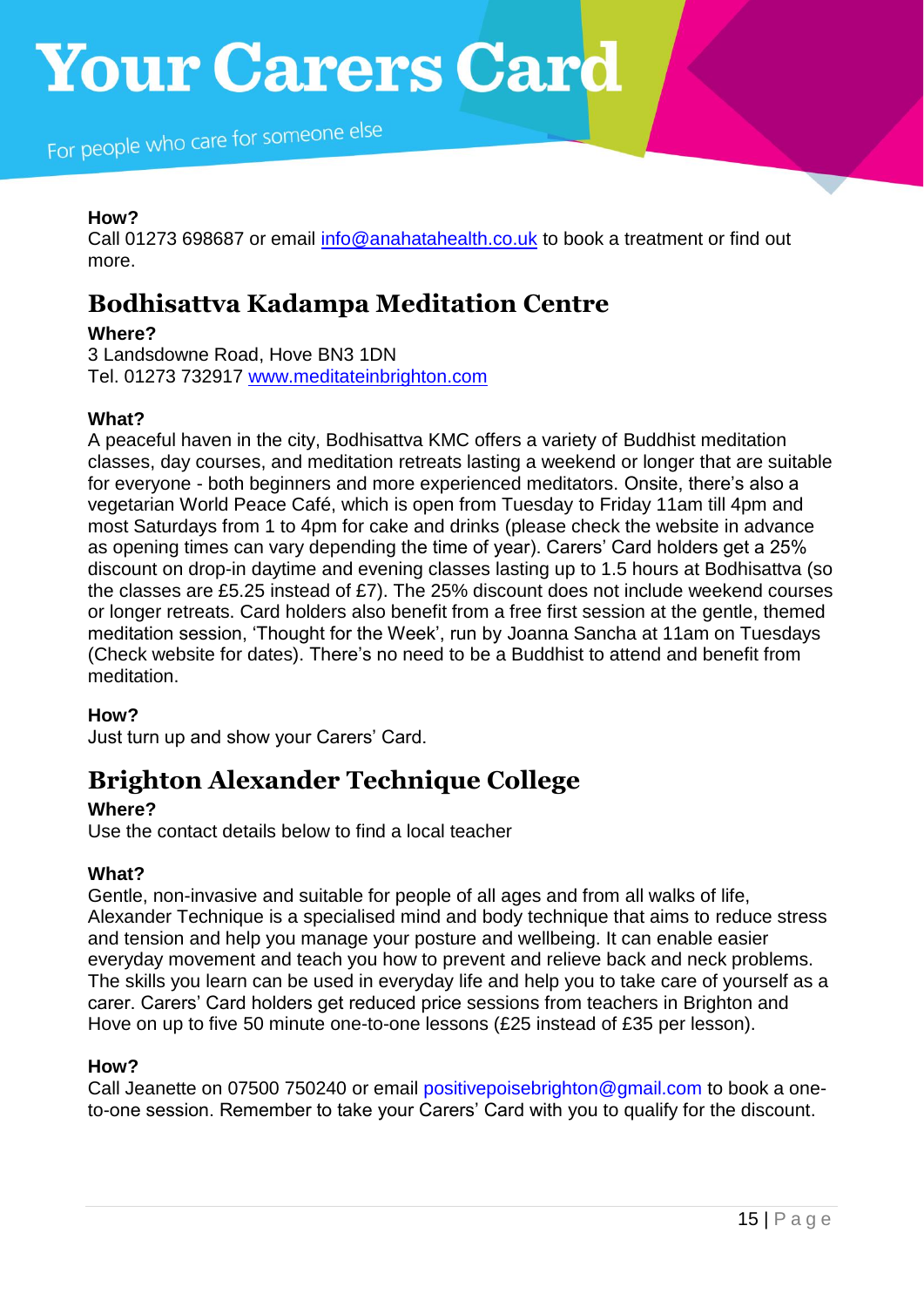# **Brighton Health and Wellbeing Centre (BHWC) Where?**

18-19 Western Road, Hove, BN3 1AE [www.brightonhealthandwellbeingcentre.co.uk](http://www.brightonhealthandwellbeingcentre.co.uk/)

## **What?**

BHWC offers a wide range of complementary and alternative therapies as part of an integrated health service that works alongside NHS GPs. Therapies include acupuncture, massage, reflexology, osteopathy, cranial sacral therapy, podiatry, Alexander Technique, EFT, counselling and other talking therapies. Carers' Card holders are entitled to a 15% discount on all therapies – so for example an initial adult acupuncture treatment (90 minutes) would cost £45.05 with discount, subsequent treatments (45 minutes) would cost £36.55 and a 60 minute massage would cost £42.50 with discount. Some treatments are suitable for children, but all under 16s have to be accompanied by an adult. For the full range of therapies, visit [www.brightonhealthandwellbeingcentre.co.uk/complementary](http://www.brightonhealthandwellbeingcentre.co.uk/complementary-therapies/therapies)[therapies/therapies](http://www.brightonhealthandwellbeingcentre.co.uk/complementary-therapies/therapies)

### **How?**

You'll need to contact each therapist individually to book a treatment by visiting [www.brightonhealthandwellbeingcentre.co.uk/complementary-therapies/therapies](http://www.brightonhealthandwellbeingcentre.co.uk/complementary-therapies/therapies) Mention you have a Carers' Card at the time of booking and bring it with you on the day of the appointment to trigger the discount.

# **Brighton Natural Health Centre**

## **Where?**

27 Regent Street, Brighton BN1 1UL

## **What?**

Carers' Card holders over the age of 16 are entitled to Brighton Natural Health Centre's concessionary rate which provides 15% off single class rates, 10 or 20 class packs and most courses and workshops. Carers' Card holders are also invited to join the centre's weekly low-cost community classes (yoga and qigong) which are priced at £5. BNHC is open with socially distanced classes and most classes are available live-streamed online via Zoom. Visit the website for details [www.brightonnaturalhealthcentre.org.uk](http://www.brightonnaturalhealthcentre.org.uk/) and keep up to date with online classes by checking out the weekly timetable [www.brightonnaturalhealthcentre.org.uk/timetable/](http://www.brightonnaturalhealthcentre.org.uk/timetable/)

### **How?**

You will need to register for an account by emailing

[hello@brightonnaturalhealthcentre.org.uk](mailto:hello@brightonnaturalhealthcentre.org.uk) Mention you are a Carers' Card holder and include a photo of your Carers' Card. You need to show your Carers' Card the first time you attend the centre and then re-register on an annual basis.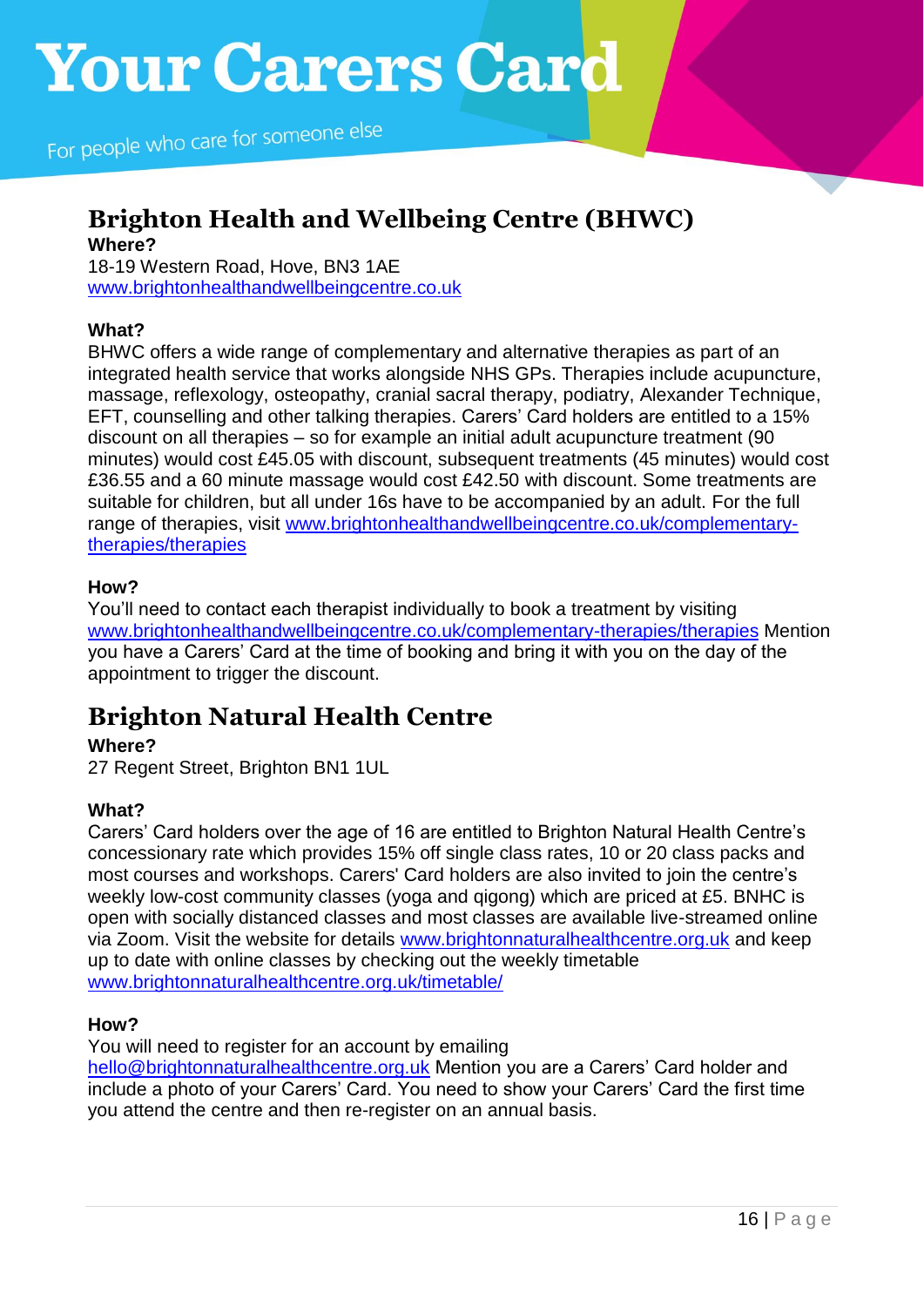# **Brighton Physiotherapy Clinic / Women's Health Brighton Where?**

104 St Georges Road, Brighton BN2 1EA. 20 Tredcroft Road, Hove BN3 6UH. Tel. 01273 621248 [www.brightonphysio.co.uk](http://www.brightonphysio.co.uk/) [www.womenshealthbrighton.co.uk](http://www.womenshealthbrighton.co.uk/) [info@brightonphysio.co.uk](mailto:info@brightonphysio.co.uk)

# **What?**

Brighton Physiotherapy Clinic is a highly experienced team of dedicated physiotherapists who successfully assess, diagnose and treat a wide range of injuries and conditions. Specialising in physiotherapy, specialist women's health physiotherapy, acupuncture and sports therapy, Carers' Card holders pay £55 for assessments and treatments (normally £60). Some treatments are suitable for children, but all under 16s must be accompanied by an adult.

Women's Health Brighton is a specialist service to support women through the physical changes that occur throughout their lifetime. Carers' card holders pay £70 for assessments and treatments (normally £75).

## **How?**

To find out more, or to book a treatment, call 01273 621248. Please mention you have a Carers' Card at the time of booking and bring it with you on the day to trigger the discount.

# **Hove StressBusters**

## **Where?**

At various locations in and around Hove, including Cornerstone Community Centre, Church Road, Hove BN3 2FL [www.hovestressbusters.co.uk](http://www.hovestressbusters.co.uk/)

## **What?**

HoveStressBusters is a local community of therapists, instructors and coaches who are dedicated to raising awareness of and facilitating access to different wellbeing approaches. There are dozens of specialists to choose from including psychotherapists, nutritionists, bodyworkers, mindfulness teachers and healers. There's also a choice of courses, workshops and one-to-one sessions. Most are for adults, but individual practitioners may work with younger age groups. Hove StressBusters programme offers Carers' Card holders a 10% discount on monthly wellbeing talks, workshops and courses (or the concessionary rate if there is one, whichever is cheaper), as well as one to one sessions with any of the practitioners listed in the directory.

### **How?**

Hove StressBusters talks, workshops and courses – see the calendar at [www.hovestressbusters.co.uk/pages/events/calendar.html](http://www.hovestressbusters.co.uk/pages/events/calendar.html) and book online, selecting the concessionary ticket at the checkout. If this option isn't available for some events, email [info@hovestressbusters.co.uk](mailto:info@hovestressbusters.co.uk) to book and mention the Carers' Card to receive a discount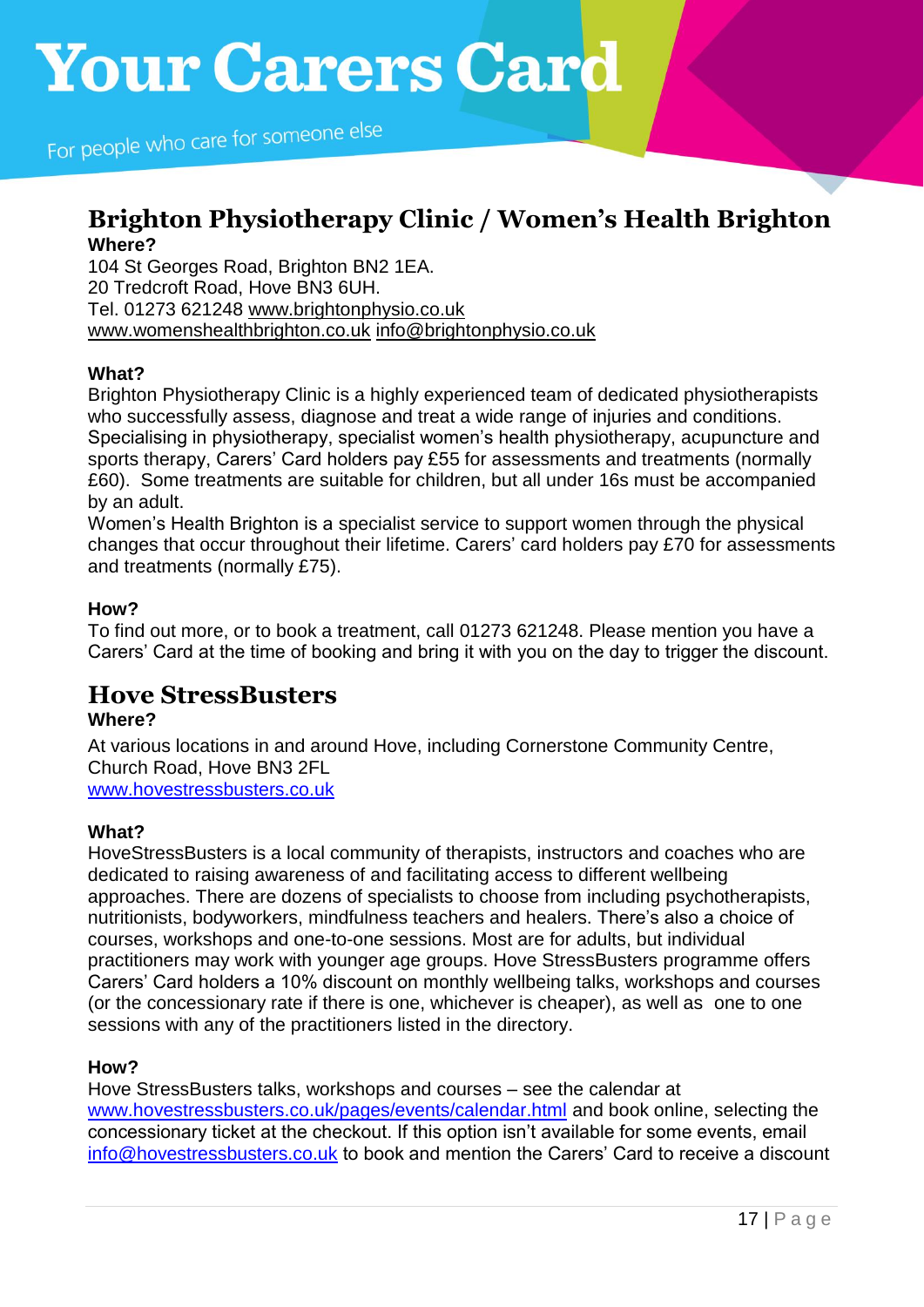For people who care for someone else

link or a discounted invoice with BACS details. Show the Carers' Card when you attend to validate the discount.

Hove StressBusters one to one sessions with individual therapists – see the website directory at [www.hovestressbusters.co.uk](http://www.hovestressbusters.co.uk/) and contact the therapist directly. Mention the Carers' Card when you book and show the Carers' Card when you attend to validate the discount. For more info about Hove StressBusters, see the website above.

# **Kamsons Pharmacies**

## **Where?**

Kamsons Pharmacy, 175 Preston Road, Brighton BN1 6AG Tel: 01273 566398 Kamsons Pharmacy, 90 Beaconsfield Road, Brighton BN1 6DD Tel: 01273 552815 Kamsons Pharmacy, 1a Lewes Road, Brighton BN2 3HP Tel: 01273 604576 Kamsons Pharmacy, 50 The Highway, Moulsecoomb, Brighton BN2 4GB Tel: 01273 686853 Kamsons Pharmacy, 94 Preston Drove, Brighton BN1 6LB Tel: 01273 552808

Kamsons Pharmacy, 128 St James's Street, Brighton BN2 1TH Tel: 01273 604335 Kamsons Pharmacy, 191B Portland Road, Hove BN3 5JA Tel: 01273 733324 Kamsons Pharmacy, 25-26 Whitehawk Road, Brighton BN2 5FB Tel: 01273 688419 Kamsons Pharmacy, 74-76 Elm Grove, Brighton BN2 3DD Tel: 01273 606031

### **What?**

Kamsons Pharmacy, an established Sussex-based group of pharmacies, offers Carers' Card holders a 10% discount on purchases (excluding prescription charges). Every Kamsons Pharmacy offers a free local prescription delivery service. Kamsons offers a range of services from help quitting smoking to travel vaccinations. A full list of services can be found on the Kamsons Pharmacy website at [www.kamsons.co.uk](http://www.kamsons.co.uk/)

### **How?**

Show the card before you pay to trigger the 10% discount. For more info about Kamsons, visit [www.kamsons.co.uk](http://www.kamsons.co.uk/)

# **Metro Salon, Brighton and Worthing**

### **Where?**

Brighton MET, 1st Floor, Pelham Tower, Brighton BN1 4FA (main entrance on Pelham Street) Tel. 01273 667790 Northbrook MET, Broadwater Rd, Worthing BN14 8HJ Tel. 01903 273444 [https://www.gbmc.ac.uk/college-life/campuses-and-facilities-in-brighton-worthing-and](https://www.gbmc.ac.uk/college-life/campuses-and-facilities-in-brighton-worthing-and-shoreham/campuses-and-facilities/metro-salon-brighton)[shoreham/campuses-and-facilities/metro-salon-brighton](https://www.gbmc.ac.uk/college-life/campuses-and-facilities-in-brighton-worthing-and-shoreham/campuses-and-facilities/metro-salon-brighton)

## **What?**

Carers' Card holders over the age of 16 can take advantage of cost-price pamper days at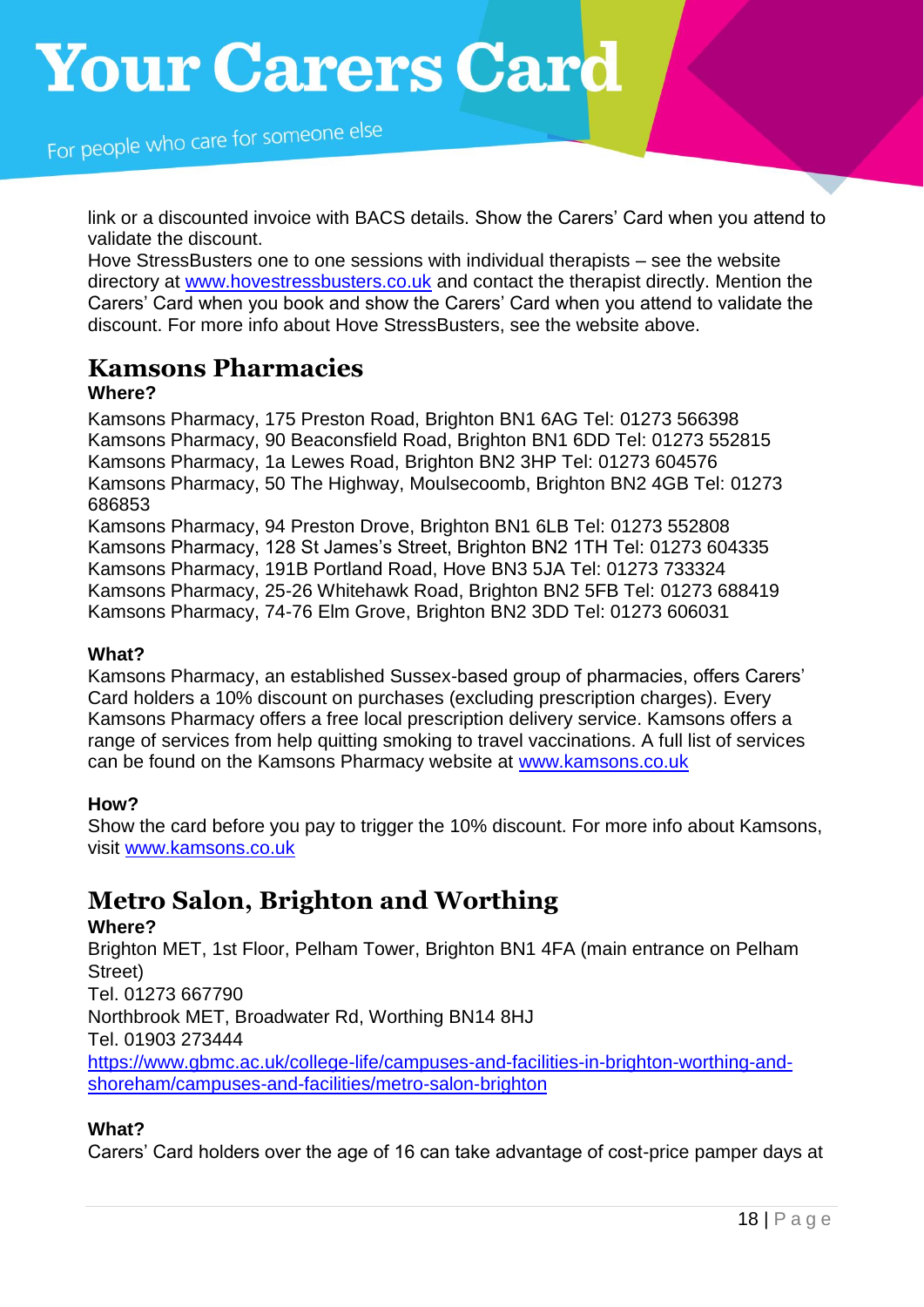For people who care for someone else

Brighton MET (call number above for dates), or book a treatment at Brighton MET or Northbrook MET and get a discount of 20% off standard prices.

# **Online help and Support**

**Where?**  Out and about [www.brighton-hove.gov.uk/CarersUK](http://www.brighton-hove.gov.uk/CarersUK)

### What?

Free Carers UK online resources for carers. Brighton & Hove City Council has teamed up with Carers UK to give local carers free access to a wide range of online resources, including an app. These useful resources include:

- Jointly an app which can be used to help you organise care. The app is designed to make caring a little easier, less stressful and a lot more organised by making communication between those that share the care is as easy as a text message. Jointly can be accessed via a smartphone, laptop, iPad, tablet or desktop PC.
- 'About Me' an eLearning course which can help prevent caring responsibilities from overwhelming you.
- A range of publications and information.

### **How?**

Just go to [www.brighton-hove.gov.uk/CarersUK](http://www.brighton-hove.gov.uk/CarersUK) and register with your email address and a password (or log in if you're already registered). You can get all the Carers UK online resources free of charge.

To access the Jointly app free of charge, download it to your device for free using the code BHCC\_JT75. For more information about the Jointly App, please sign up with Carers UK.

# **Sundial Clinics**

## **Where?**

Sundial Queens Road, 111 Queens Road, Brighton BN1 3XF Tel. 01273 774114 www.sundial clinics.co.uk Sundial Kemp Town, 52 St. James's Street, Brighton BN2 1QG Tel. 01273 696414 www.sundial clinics.co.uk

## **What?**

Sundial Clinics have a range of therapists to help you with back pain, neck pain, shoulder pain, knee pain and even headaches and arthritis. They regard themselves as a centre of excellence and work hard with clients to find out what's wrong. Carers' Card holders get a £10 discount on physiotherapy and chiropractic treatments – so the first session would cost £45 with discount, subsequent sessions cost £32 and £28 respectively. Some treatments are suitable for children, but all under 16s have to be accompanied by an adult.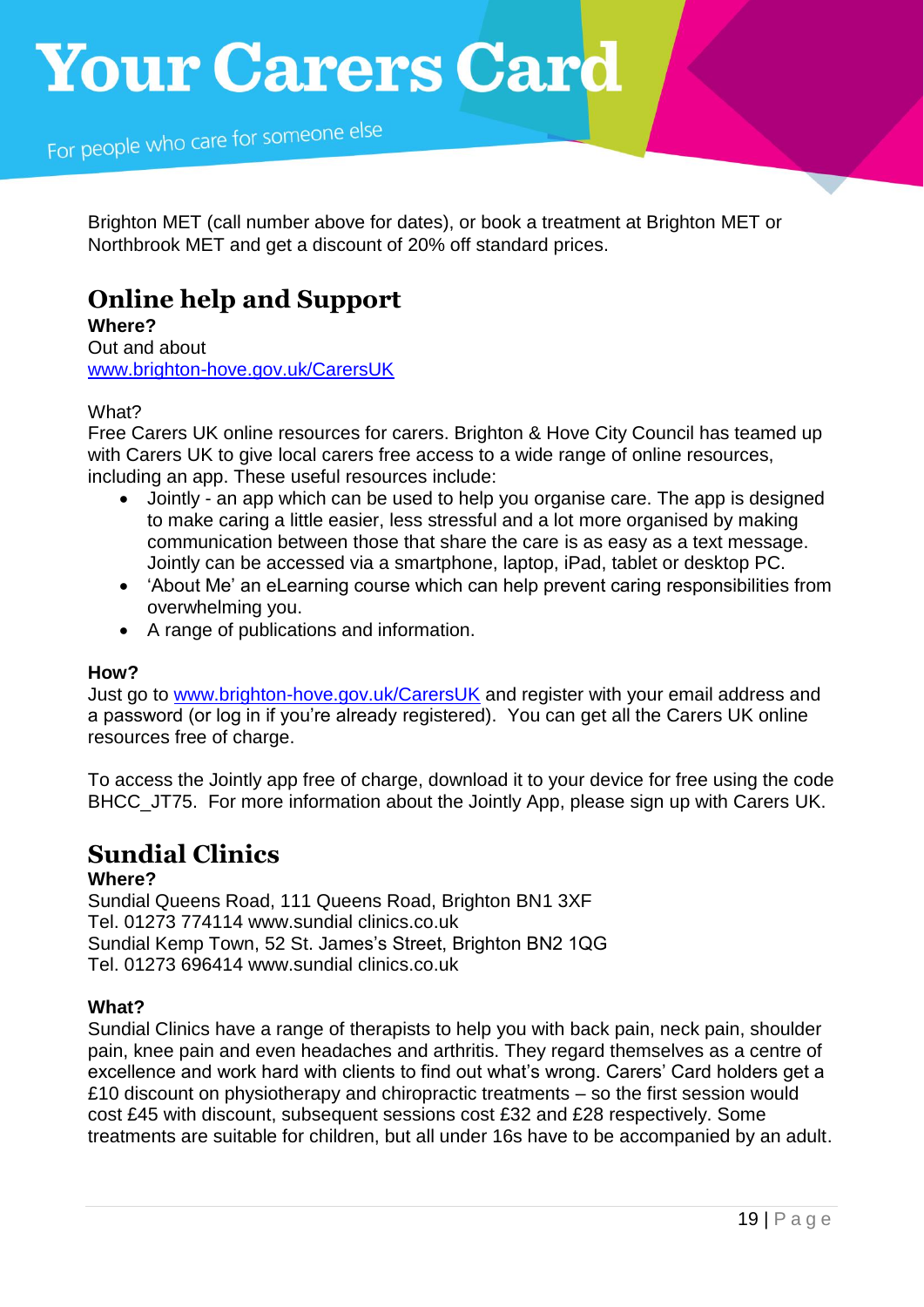For people who care for someone else

## **How?**

To find out more, or to book a treatment, call 01273 774114 (Queens Road) or 01273 696414 (Kemp Town). You should mention you have a Carers' Card at the time of booking and bring it with you on the day to trigger the discount.

# **Household**

# **Closs & Hamblin**

**Where?**

Closs & Hamblin, 179 Western Road, Brighton BN1 2BA Tel. 01273 321959 [www.candh.co.uk/](http://www.candh.co.uk/)

### **What?**

A 10% discount on full-priced goods at C & H Crafts and Home's Brighton store (excludes coffee shop) and online. C & H is a popular, long-established department store located on Western Road and if what you're looking for relates to home wares or crafts, you're likely to find it here. Cushions, throws, bedding, fabrics, haberdashery, knitting and craft equipment is just the start – drop in and claim your discount!

### **How?**

Show your Carers' Card when you pay or when you make a purchase online and give the discount code 247 (for online purchases, enter the discount code into the 'coupon code' box).

# **CareLink Plus**

**Where?**

Carers in Brighton and Hove

## **What?**

Carers in the city can access a four week free trial of the Council's CareLink Plus community alarm and telecare service. CareLink Plus provides a range of assistive technology called telecare, which can support both carers and the person who is being cared for. Telecare enables access to quick support in times of emergency at the touch of a button. Help can be accessed 24/7. A range of environmental and fall sensors also help to reduce risks in the home and support safe independent living.

### **How?**

Visit: [www.brighton-hove.gov.uk/carelinkplus](http://www.brighton-hove.gov.uk/carelinkplus) Email: [CareLinkplus@brighton-hove.gov.uk](mailto:CareLinkplus@brighton-hove.gov.uk) Call: 0300 123 3301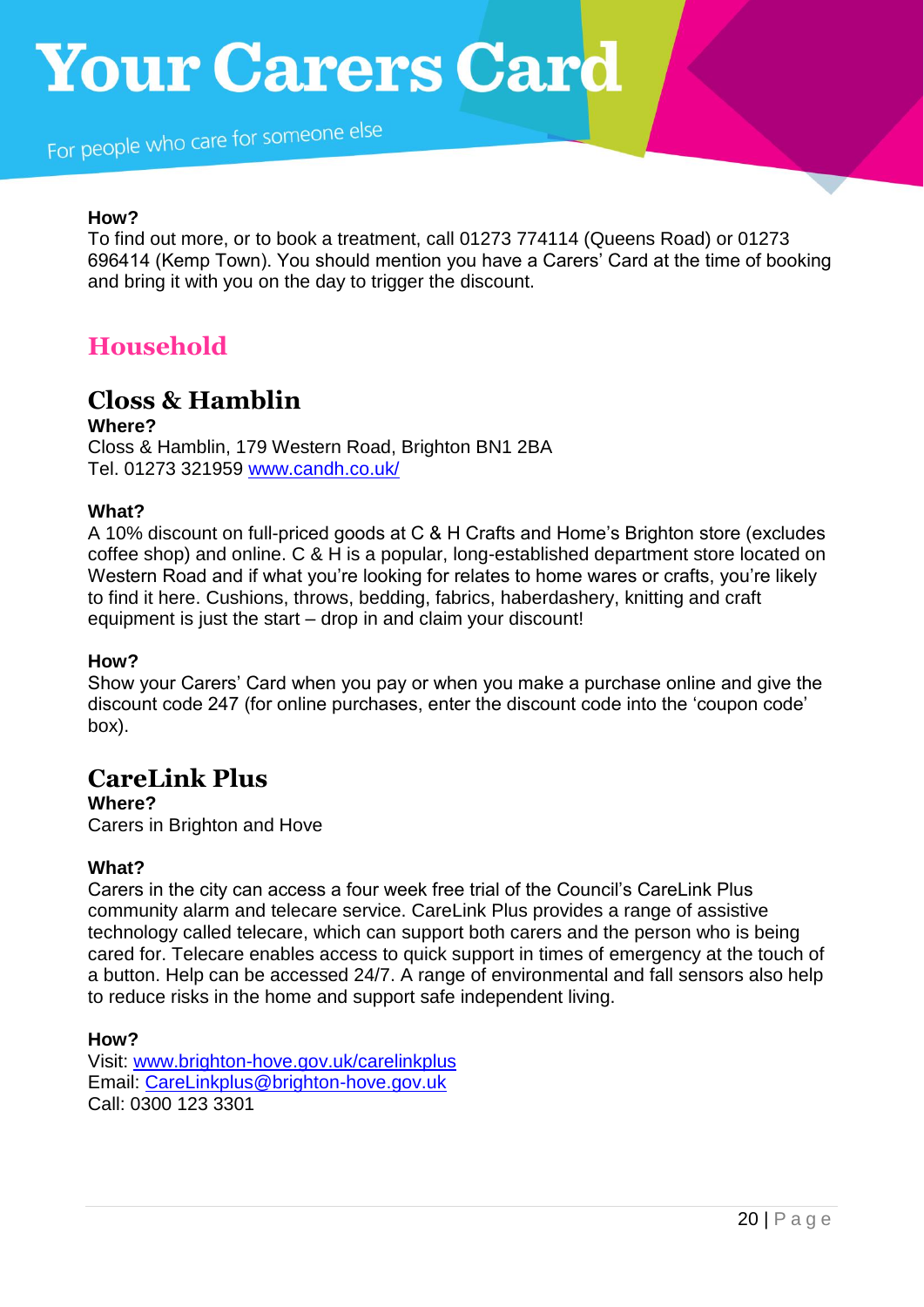# **Clearwell Mobility**

### **Where?**

110 Warren Road, Woodingdean, Brighton BN2 6BA Tel. 01273 692244 18 Boundary Road, Hove BN3 4EF Tel. 01273 424224 [www.clearwellmobility.co.uk](http://www.clearwellmobility.co.uk/)

# **What?**

A 5% discount on goods at Clearwell Mobility's outlets in Brighton and Hove (includes sale and second hand items, but excludes financial products and doesn't apply to online purchases). Clearwell Mobility is one of the UK's leading suppliers of mobility equipment and home healthcare products. Products include walking aids, wheelchairs, powerchairs, scooters, stairlifts, beds, seating, washing aids, living aids like grab rails and specialist telephones and lots more. There's free customer parking at both stores.

## **How?**

Show the Carers' Card when you pay.

# **Legal services**

# **Martin Searle Solicitors – Employment Law and Community Care Law Solicitors Renaissance Legal – Wills, Trusts and Power Of Attorney**

## **Where?**

Martin Searle Solicitors, 9 Marlborough Place, Brighton BN1 1UB Tel. 01273 609911 [www.ms-solicitors.co.uk](http://www.ms-solicitors.co.uk/) Renaissance Legal, Pacific House, 126 Dyke Road, Brighton BN1 3TE Tel. 01273 610611 [www.renaissancelegal.co.uk](http://www.renaissancelegal.co.uk/)

## **What?**

A 10% discount on specialist advice to Carers' Card holders from two local legal practices. Martin Searle Solicitors offers advice on employment law such as provision of contracts and handbooks and employing /managing PAs. Martin Searle Solicitors also offer advice on community care law issues such as paying for care, care planning, transition from children's to adult social care services, safeguarding adults at risk, Court of Protection litigation, best interests and mental capacity issues, hospital discharge and NHS and Social Services funding.

Renaissance Legal specialises in planning for the future for families and carers of disabled and vulnerable people. The firm says it has built its reputation on understanding the needs of parents and carers, all of whom are dealing with complex and challenging lives. Renaissance Legal can help protect the wellbeing of a dependent child or family member during their lifetime and after you have gone, using Wills, Trusts, Powers of Attorney and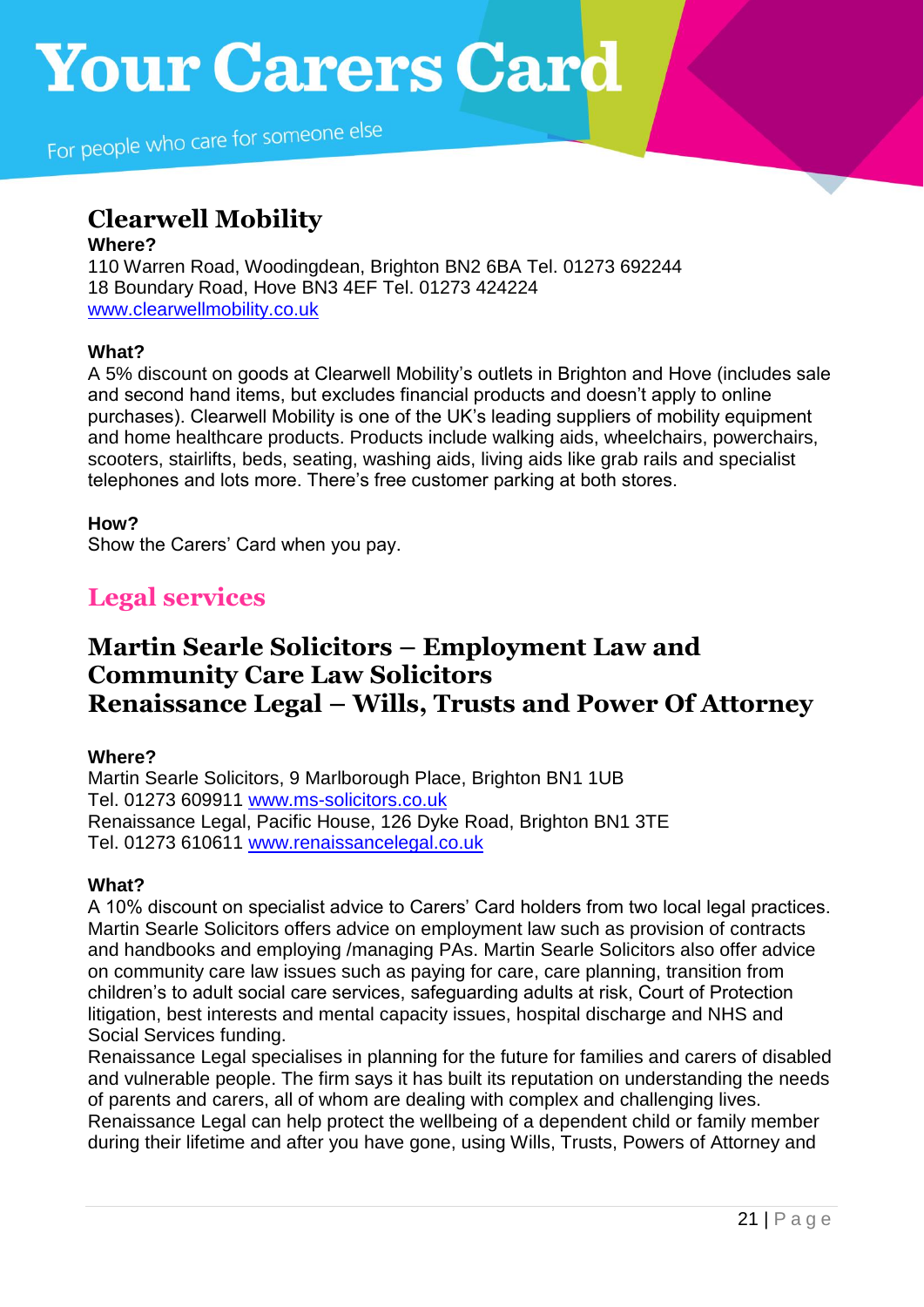Court of Protection applications. The firm can also help with benefits applications and appeals.

#### **How?**

If you decide you want to use one of the companies above and to take advantage of the 10% discount, you can call to discuss costs before your initial meeting and mention the Carers' Card. You'll need to take the card along with you for the initial meeting to activate the discount.

# **Transport**

# **Big Lemon buses**

## **Where?**

The Big Lemon runs seven bus service routes in the Brighton & Hove area:

## **Mondays to Saturdays**

Route 16 – Portslade Station, Knoll Estate, Hove Poly Clinic, Hangleton, Kings School, Portslade Health Centre.

Route 16b - Portslade Station, Knoll Estate, Hove Poly Clinic, Hangleton, Kings School, Mile Oak, Portslade Health Centre.

Route 52 – Woodingdean, Ovingdean, County Hospital, Old Steine, London Road, Fiveways, Hollingbury, Asda, Patcham

Route 52a - Woodingdean, Ovingdean, County Hospital, Old Steine, Brighton Station, Blatchington Mill School, Hove Park School, Kings School

Route 47a – East Saltdean, Rottingdean, County Hospital, Old Steine, Brighton Station, Blatchington Mill School, Hove Park School, Kings School

Route 47 – West Hove Sainsbury's, Hangleton, Knoll Estate, Brighton Station, Old Steine, County Hospital, Marina, Rottingdean, Saltdean

Route 57 – Brighton Station, County Hospital, Marina, Ovingdean, Rottingdean, Saltdean

## **What?**

The Big Lemon runs electric vehicles (see [www.thebiglemon.com/electric\)](http://www.thebiglemon.com/electric). For bus information, visit [www.thebiglemon.com/buses](http://www.thebiglemon.com/buses) or call 01273 681681.

## **How?**

Just show the Carers' Card to the driver and the Carers' Card holder can travel on The Big Lemon for free.

# **Brighton & Hove Bus and Coach Company**

### **Where?**

Brighton & Hove Bus and Coach Company runs bus services across Brighton and Hove from Steyning and Shoreham through to Newhaven, as well as longer distance routes to Eastbourne, Lewes, Ringmer and Tunbridge Wells.

Head office: 43 Conway Street, Hove BN3 3LT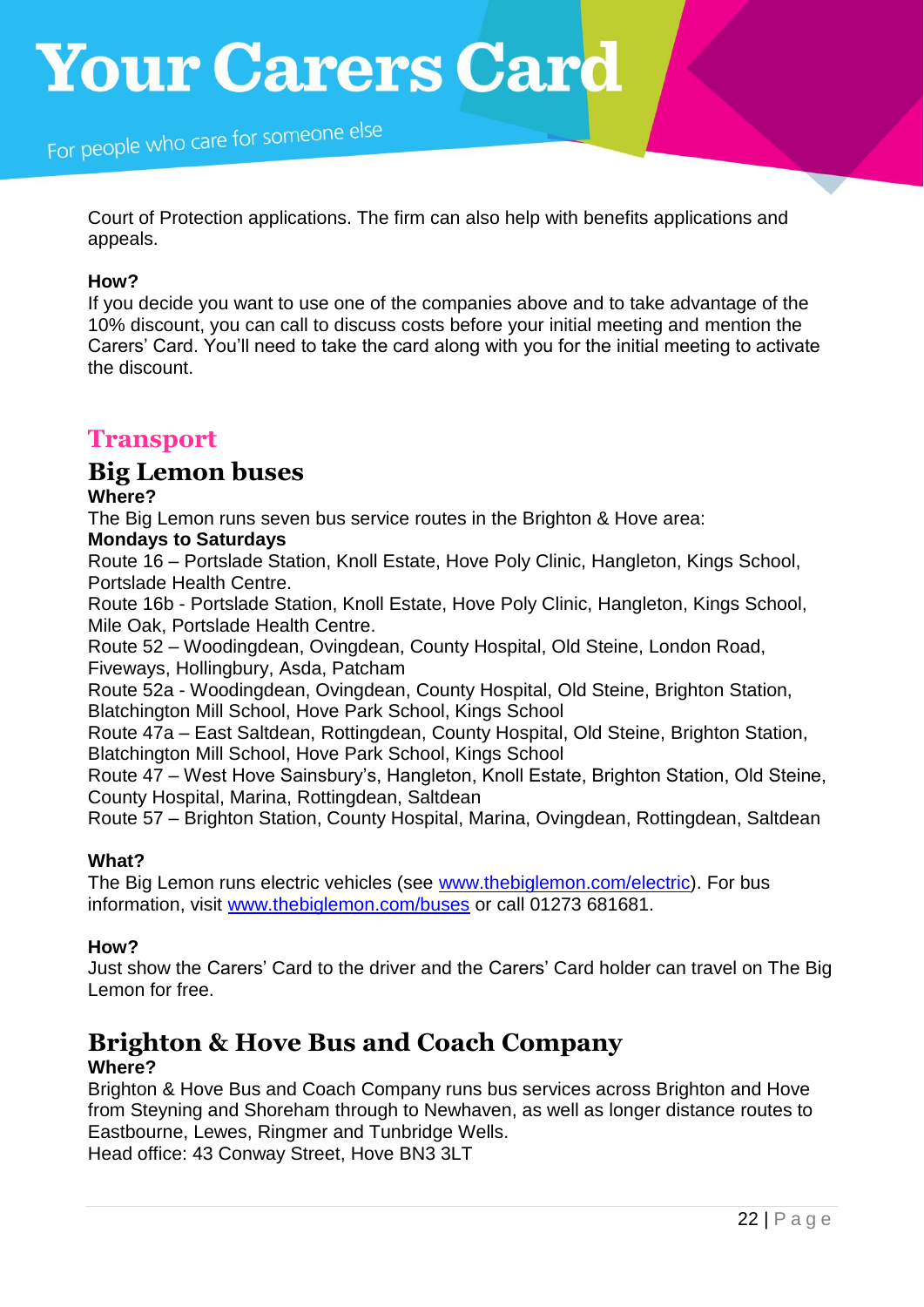For people who care for someone else

1 Stop Travel, 26 North Street, Brighton BN1 1EB Tel. 01273 886200 [www.buses.co.uk](http://www.buses.co.uk/)

#### **What?**

Brighton & Hove Bus and Coach Company runs services across Brighton & Hove and beyond and has been running transport services in the city since the 1880s. Carers' Card holders over 18 who are not studying benefit from Student fare prices on all Keycard purchases (Student fares cut standard prices by around a third). NB. See separate listing for City Sightseeing Tours on page 27.

### **How?**

You'll need to apply for your Keycard by going to head office in Hove or the 1 Stop Travel office in Brighton (see above for details). You'll be asked to show the Carers' Card, plus your Birth Certificate, passport or driving license. Additionally, you'll need an email address and to provide evidence of your current address. Your photo can be taken on the spot (or you can supply your own passport-sized photo) and the discounted travel account will be activated. Afterwards, you'll be able to load up the Keycard online at

[www.smartbuses.co.uk](http://www.smartbuses.co.uk/) or by visiting head office or 1 Stop Travel. The Keycard discount will expire at the same time as the Carers' Card and you'll need to reapply once you have your new Carers' Card. For more info, see [www.buses.co.uk/carers](http://www.buses.co.uk/carers) Please note, you'll need at least a year to run on your Carers' Card to get a 12 month citySAVER or a networkSAVER for the Keycard. For the latest information regarding the Covid-19 pandemic visit this website; [www.buses.co.uk/coronavirus](http://www.buses.co.uk/coronavirus)

# **Brighton & Hove Radio Cabs – covering Brighton & Hove and Adur**

### **Where?**

24 hour Brighton & Hove and Adur based taxi service Tel. 01273 20 40 60

Visit [www.brightontaxis.com](http://www.brightontaxis.com/) to book online, or download the free Radio Cabs app by searching 'Radio Cabs Brighton' in the App Store or Google Play

## **What?**

Open 24 hours a day, 365 days of the year, Brighton & Hove Radio Cabs operates a mixed fleet of around 300 fully licensed hackney carriage and private hire taxis, ranging from saloons to eight-seater vehicles with wheelchair accessibility. Services include local journeys, transport for large groups and transfers to airports and destinations across the county. To book, track and pay for your taxi, you can download the free Radio Cabs app. You can pay using a credit or debit card or pay by cash. Contactless, chip and pin, Android and Apple Pay payments are also available by asking your driver to use the iZettle card reader device. There's a 10% discount on metered journeys where a Carers' Card holder is present.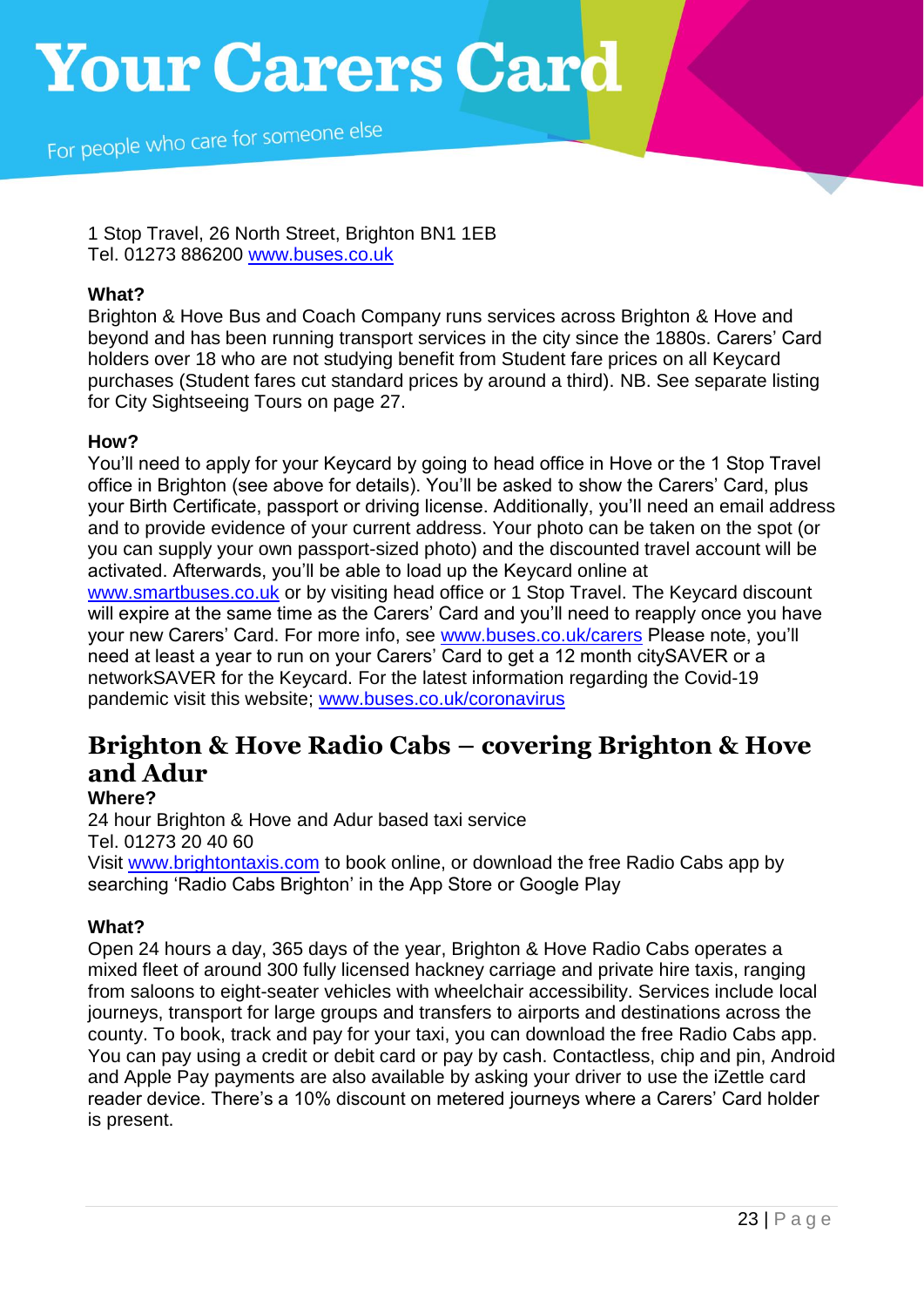For people who care for someone else

### **How?**

When you call to make a booking, make sure you say it's a Carers' Card booking. If you flag down a cab on the street, show the Carers' Card as you get in, so the driver knows you're eligible for the 10% discount. If you book using the Radio Cabs app, you should mention it's a Carers' Card holder booking in the 'notes' section. If you book online through the Radio Cabs website, mention the Carers' Card in your booking message. You will need to show the card when you get in the cab to validate the discount. To book, call **01273 20 40 60**, visit [www.brightontaxis.com](http://www.brightontaxis.com/) or download the Radio Cabs app.

# **Carers Parking Permit**

### **Where?**

For parking in the parking zone of the person you care for (as long as you do not live in the same parking zone)

### **What?**

The Carers Parking Permit is a free parking permit issued by Brighton & Hove City Council at a cost of £10 to help carers to park more easily near the home of the person they care for. Once you have a Carers Parking Permit, you can park in a permit bay, or shared use bay in the zone indicated on the front of the permit (but not pay and display). The permit has to be renewed after the expiry date.

### **How?**

To apply for a Carers Parking Permit, you will need to complete a Carers Parking Permit application form. The application form needs to be signed by the GP of the person you care for. To request an application form:

Visit: [www.brighton-hove.gov.uk/content/parking-and-travel/parking/carers-permit](http://www.brighton-hove.gov.uk/content/parking-and-travel/parking/carers-permit) Call: 01273 296622

Go to: Customer Service Centre, Hove Town Hall, Norton Road, Hove BN3 3BQ

# **City Sightseeing Tours**

### **Where?**

City Sightseeing Tours cover key Brighton and Hove landmarks Head office: 43 Conway Street, Hove BN3 3LT 1 Stop Travel, 26 North Street, Brighton BN1 1EB Tel. 01273 886200 [www.buses.co.uk](http://www.buses.co.uk/) www.facebook.com/citysightseeingbrighton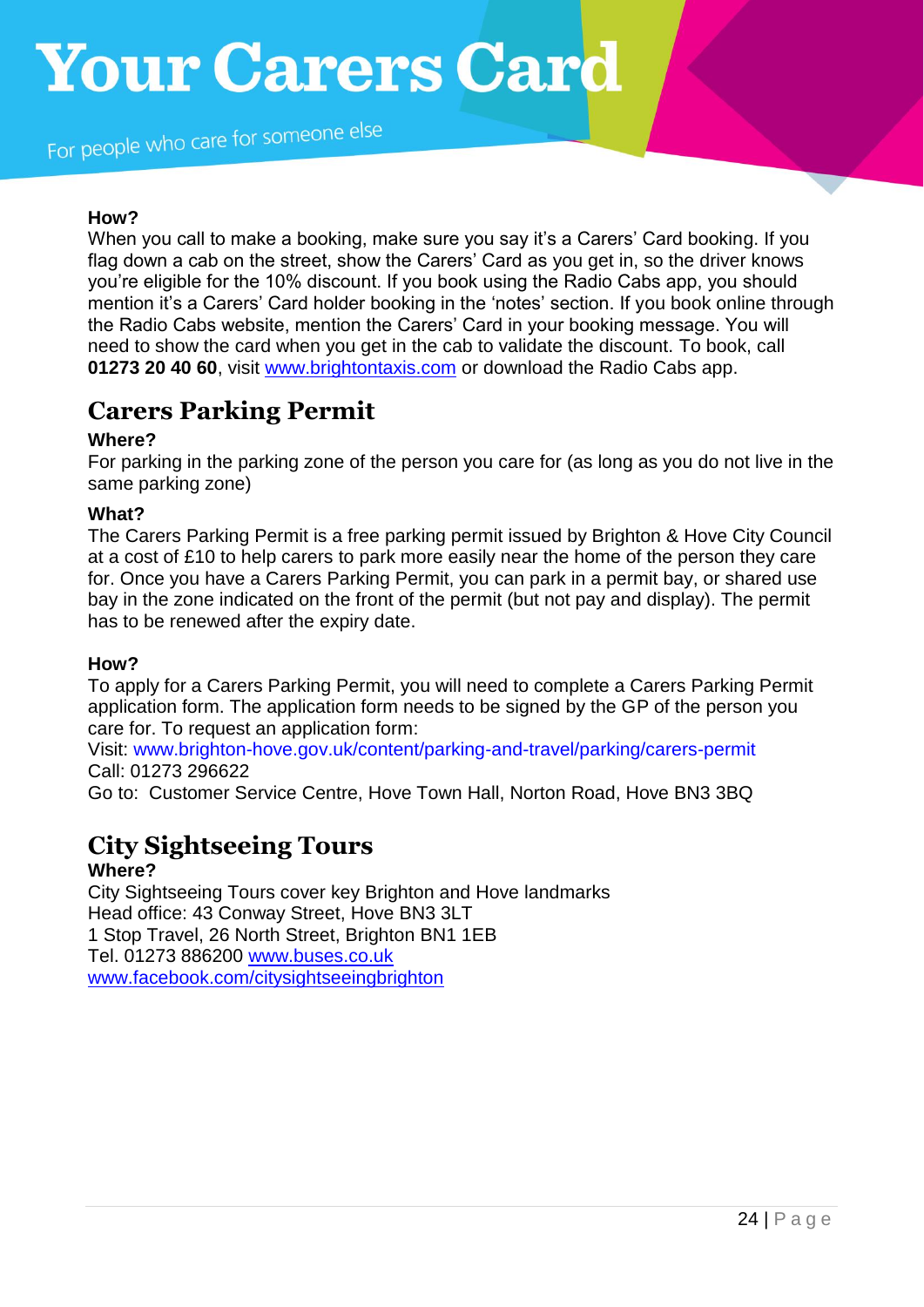For people who care for someone else

#### **What?**

City Sightseeing Brighton tours operate from Monday 11th April 2022 until Sunday 29th October 2022. There are 11 pick-up points and is a hop on, hop off service that covers city landmarks including the Palace Pier, i360, Royal Pavilion and Brighton Marina. The tours operate, in open top buses, every 30 minutes (between 29th May until 17th September only) or 60 minutes and is a great way of seeing the city. There is a running commentary in seven languages and tickets are valid for one day or two days – headphones are provided free of charge. For more information, visit [www.buses.co.uk/city-sightseeing](http://www.buses.co.uk/city-sightseeing) Carers' Card holders over 18 who are not studying benefit from the Student discount on City Sightseeing Brighton tours. Carers' Card holders only pay £10 instead of £14 for a one day unlimited travel ticket and £15 instead of £20 for a two day unlimited travel ticket. NB. City Sightseeing Brighton tours are operated by Brighton & Hove Buses. See separate listing for other bus services operated by Brighton & Hove Buses on page 25.

#### **How?**

Tickets can be purchased on the bus using contactless card or cash on the day. Present your Carers' Card to the driver when you board the bus in order to receive the discount.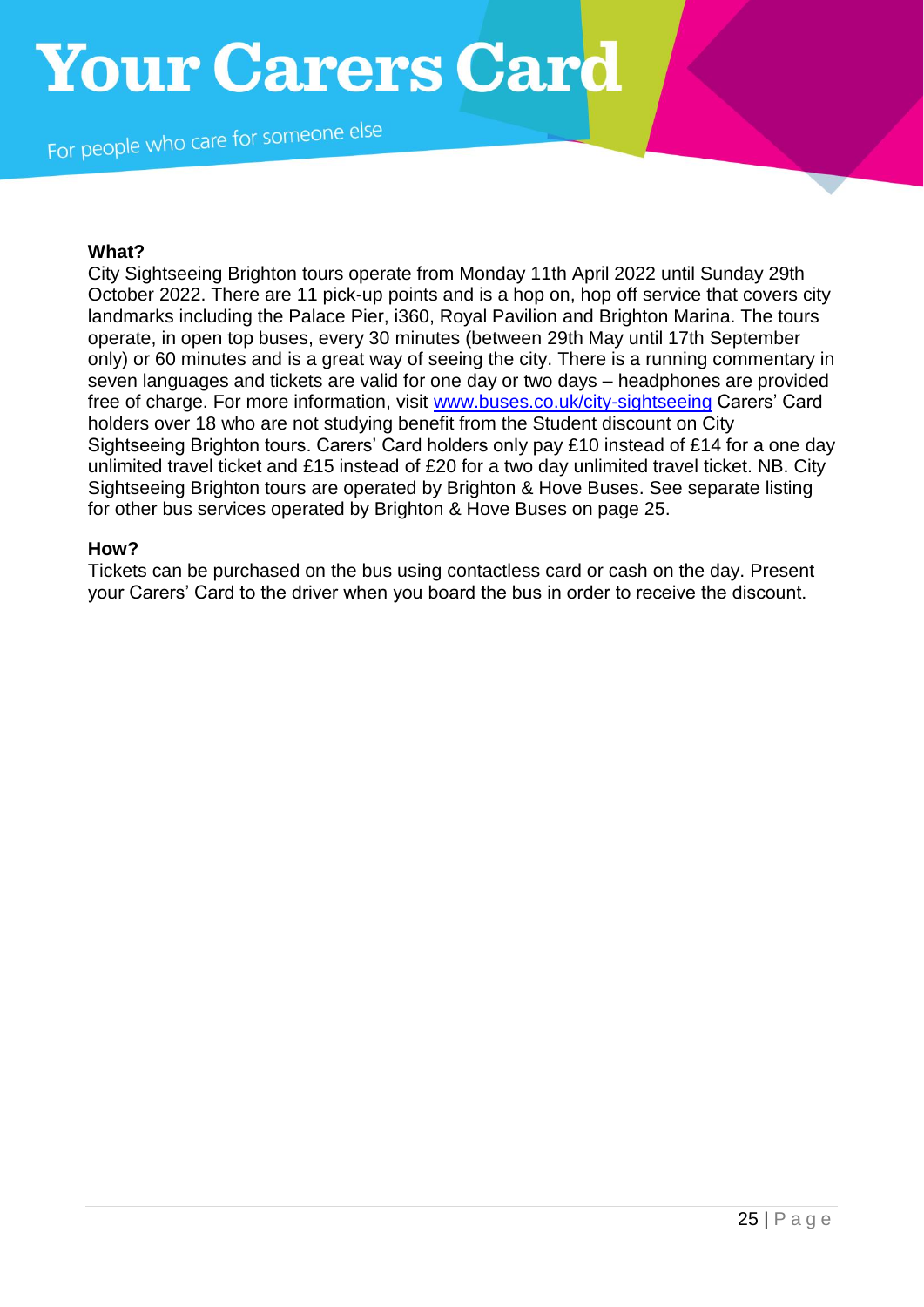# **Exclusive Offers for Young Carers' Card holders**

Young carers with a Carers' Card can take advantage of all the offers on the Carers' Card as long as they meet any age restrictions – but the offers below are exclusively for young carers between the ages of 8 and 25.

# **Brighton & Hove City Council Active for Life activities Where?**

The Manor Gym, Manor Road, Brighton BN2 5EA Portslade Sports Centre, Chalky Rd, Portslade BN41 2WS Portslade Village Centre, Windlesham Close, Portslade BN41 2LL The Studio, Whippingham Road, Brighton BN2 3PF

## **What?**

Young Carers' Card holders can attend Active for Life Activities, run by the council's Healthy Lifestyles Team, for free. **PLEASE NOTE, all the sessions below run in term time only and with current Covid guidelines in place all of our sessions must be pre booked**. If you want to subscribe to a copy of the Active for Life brochure, email the Healthy Lifestyles Team at [healthylifestyles@brightonhove.gov.uk](mailto:healthylifestyles@brightonhove.gov.uk) or call 01273 294589. For some great resources for parents, carers and children and young people head to the Support to be Active website [www.brighton-hove.gov.uk/health-and-wellbeing/support-be](http://www.brighton-hove.gov.uk/health-and-wellbeing/support-be-active)[active](http://www.brighton-hove.gov.uk/health-and-wellbeing/support-be-active)

Tuesdays: Active for Life Club, multi sports for children aged 7 to 11 at The Manor Gym from 3.30 to 4.30pm;

Wednesdays: Young Dancers Collective, contemporary dance for boys and girls aged 12+ at The Studio, from 5 to 6pm;

Thursdays: Active for Life Club, multi sports for 7 to 11s at Portslade Village Centre from 3.30 to 4.30pm

## **How?**

Please call the Healthy Lifestyles team to book on 01273 294589. Please do not turn up at the sessions, as all sessions must be pre booked.

# **Brighton & Hove City Council sports and leisure centres Where?**

King Alfred Leisure Centre Moulsecoomb Community Leisure Centre Portslade Sports Centre Prince Regent Swimming Complex St Luke's Swimming Pool Stanley Deason Leisure Centre Withdean Sports Complex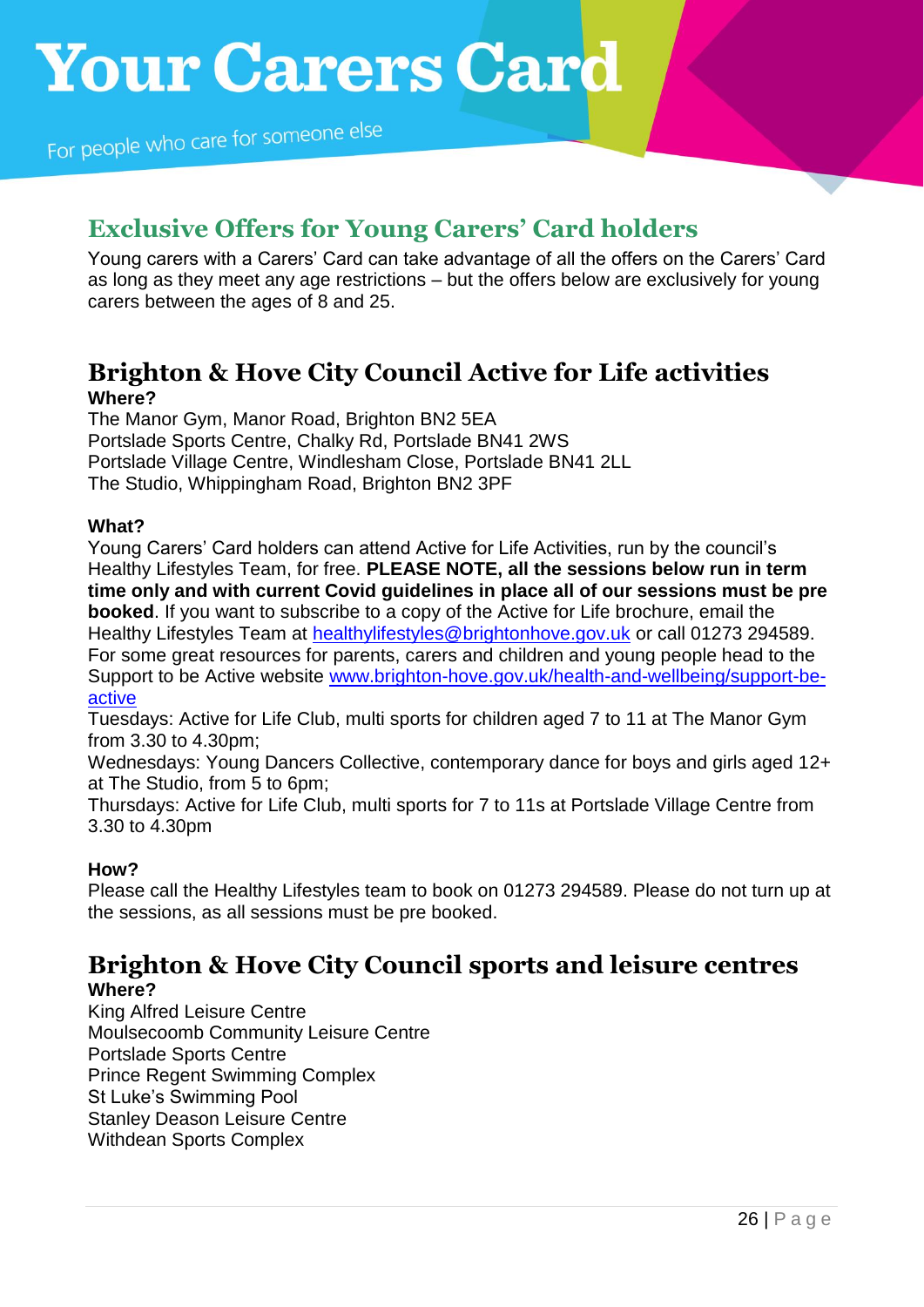For people who care for someone else

#### [www.freedom-leisure.co.uk](http://www.freedom-leisure.co.uk/)

# **What?**

#### **Swimming**

Young Carers' Card holders can swim for free at the city's three swimming pools – King Alfred, Prince Regent and St. Luke's.

### **Junior Health & Fitness sessions (12 to 15s)**

There are a range of supervised 'Junior Health & Fitness' sessions for 12 to 15 year olds in Freedom Leisure Centres in Brighton & Hove. Withdean also runs unsupervised sessions for 14 and 15 year olds. After paying £10 for a gym induction, these sessions are free for Young Carers' Card holders. During the induction, staff show you how to use the equipment and give you a chance to try it out. Card holders can use cardio-vascular equipment, but they can't use weights for health and safety reasons.

King Alfred: 3.30-5.30pm weekdays, 11am-2pm Saturday.

Moulsecoomb: 3.30-5.30pm Monday to Thursday, 11am-2pm Saturday.

Portslade: 3.30-5.30pm Monday to Thursday.

Prince Regent: 3.30-5.30pm weekdays, 11am to 2pm Saturday; school holidays 12 noon to 3pm every day.

Stanley Deason: 3.30-5.30pm Monday to Thursday.

Withdean: after £10 induction, supervised sessions for 12-15s using cardio-vascular equipment in the gym (4.15-5pm weekdays, booking recommended), supervised sessions for 12-13s (2-3pm) and unsupervised sessions in the gym for 14 and 15 year olds (12 noon-4.30pm term time at weekends and every day in school holidays).

#### **Gyms (16 to 25s)**

Young carers over the age of 16 can use the gyms at King Alfred, Moulsecoomb, Portslade, Prince Regent, Stanley Deason and Withdean for free, once they've paid £10 for a gym induction. Access is at any time during opening hours.

### **How?**

**Swimming** - just show your Young Carers' Card when you pay.

**Junior Health & Fitness sessions** - book and pay for the induction in advance – either in person or over the 'phone – and make it clear the booking's for a Young Carers' Card holder. After induction, just show the Young Carers' Card at the pay desk.

**Gym** - book and pay for the induction in advance – either in person or over the 'phone – and make it clear the booking's for a Young Carers' Card holder. After induction, just show the Young Carers' Card at the pay desk.

NB. There's a form to fill out before any induction. It covers things like health and safety and a parent carer needs to sign it if the Young Carers' Card holder is under 18.

# **Brighton Ballet School**

### **Where?**

BHASVIC Dance Studio, 205 Dyke Road, Hove BN3 6EG Tel. 07595 303180 [www.brightonballetschool.co.uk](http://www.brightonballetschool.co.uk/)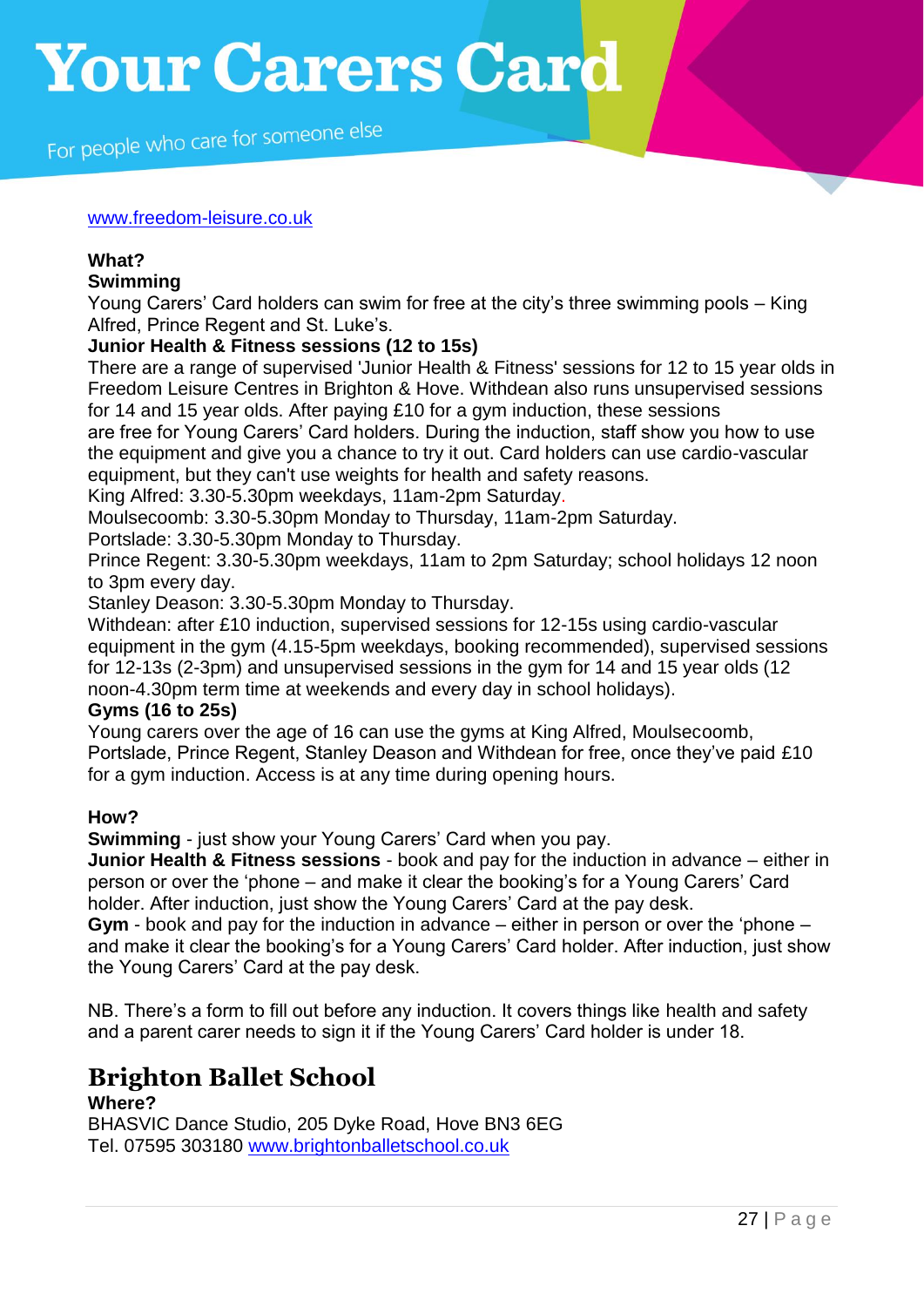For people who care for someone else

### **What?**

Brighton Ballet School provides a full range of children's and adult ballet, tap and contemporary dance classes. There are classes for all ages and abilities and students can progress to British Ballet Organisation exams.

*Carers' Card offer:* One class free of charge when booking a course of six.

#### **How?**

To claim the Carers' Card discount, send a picture of both sides of the Carers' Card to sonyahutchinson@mac.com. If you would like a pre-class run/meet and greet this will have to be arranged in advance and if you want to stay to support your child you will have to notify the school to enable them to accommodate numbers.

# **JOLF Ltd**

### **Where?**

Tel. 01273 921135 www.JOLF.golf

### **What?**

Run by PGA professionals Neil Plimmer and Nevil Perryman-Best, JOLF Club will provide children and their families access and opportunities to play golf. This is done by delivering enjoyable, engaging and appropriate experiences in schools, the community and at golf clubs. **Join the community**: Play together and learn together and meet other families. **Access and opportunity to play on course**: JOLF will organise and host family play experiences at many different golf clubs, providing a variety of playing experiences. **Ask "The JOLF Man"**: JOLF knows golf! Ask them ANYTHING! **JOLFer to GOLFer**: Guidance and support starting your journey from JOLFer (someone that needs help and support to play on the course) to GOLFer (someone who can play independently on the course). **FFFF - Family Friendly Facility Finder**: A list of places where you can enjoy playing golf as a family. **JOLF Shop**: **Purchase** equipment and products from trusted suppliers, companies and organisations that share JOLFs aims and values.

### **How?**

Just head to this website to join [www.jolf.golf/jolf-club/](http://www.jolf.golf/jolf-club/)

# **Paradise Park**

### **Where?**

Avis Road, Newhaven, East Sussex BN9 0DH Tel. 01273 512123 [www.paradisepark.co.uk/](http://www.paradisepark.co.uk/)

### **What?**

Part theme park, part gardens, this quirky destination combines life-size moving dinosaurs and collections of fossils, minerals and crystals with themed gardens, water features, lakes and indoor and outdoor play areas. There's also a garden centre with a café overlooking